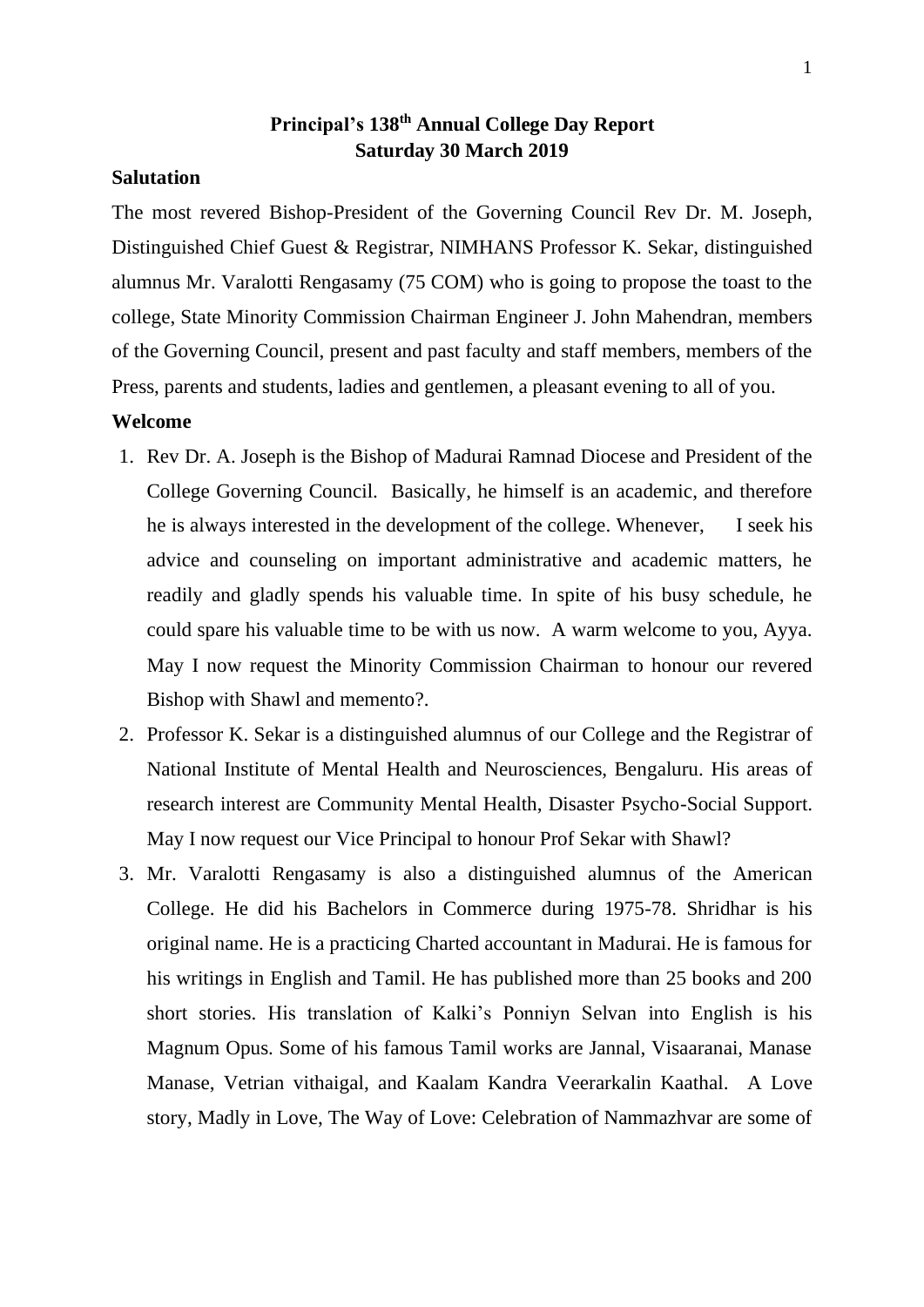his English works. May I now request our Vice Principal to honour Mr. Varolotti Rengasamy with Shawl?

4. Er. T. John Mahendran, Chairman of Minority Commission is with us now. He has been helping the College as the member of Governing Council of The American College for many years. This is the first programme of the minority commission chairman after he took over the charge as chairman. I request our Bishop-president to honour him with a shawl and memento.

### **Introduction**

- 1. By the grace of God, the guidance of the Governing Council, and the cooperation of all other stakeholders, the administration could successfully take the college forward one more year in its endless journey toward offering quality education to the needy, the marginalized, the poor, the un-served and the underserved. We thankfully remember all the blessings that the College received during the current academic year. The American College has finished 138 years of service and very shortly, it is going to start the 139<sup>th</sup> year of its yeoman service. Now, I would like to express my gratitude to all great men and women in the past who rendered tireless and dedicated service to make the American College what it is today.
- 2. The academic year 2018-19 has been highly satisfactory for all students, faculty members and non-teaching staff who worked hard for upholding the public image of college. It has won many laurels to its credit this year as well. Since the time is short, I am presenting only an executive summary of the report. I assure you that the full report with the achievements of individuals will be included in the 2018-19 College Magazine. Friends, here are the highlights of the 138<sup>th</sup> Annual Report of the American College.

### **Re-opening and Orientation**

The College reopened after the summer vacation on Monday 18 June 2018. Orientation for all aided undergraduate students on Wednesday 20 June 2018, for undergraduate SF students on Thursday 21 June 2018, for postgraduate students of both aided and self-financed streams on Friday 22 June 2018, and for satellite campus students on Monday 25 June 2018. Orientation for MBA and MCA freshmen was held on Wednesday 29 August 2018. Orientation for community college students was held on 8 August 2017.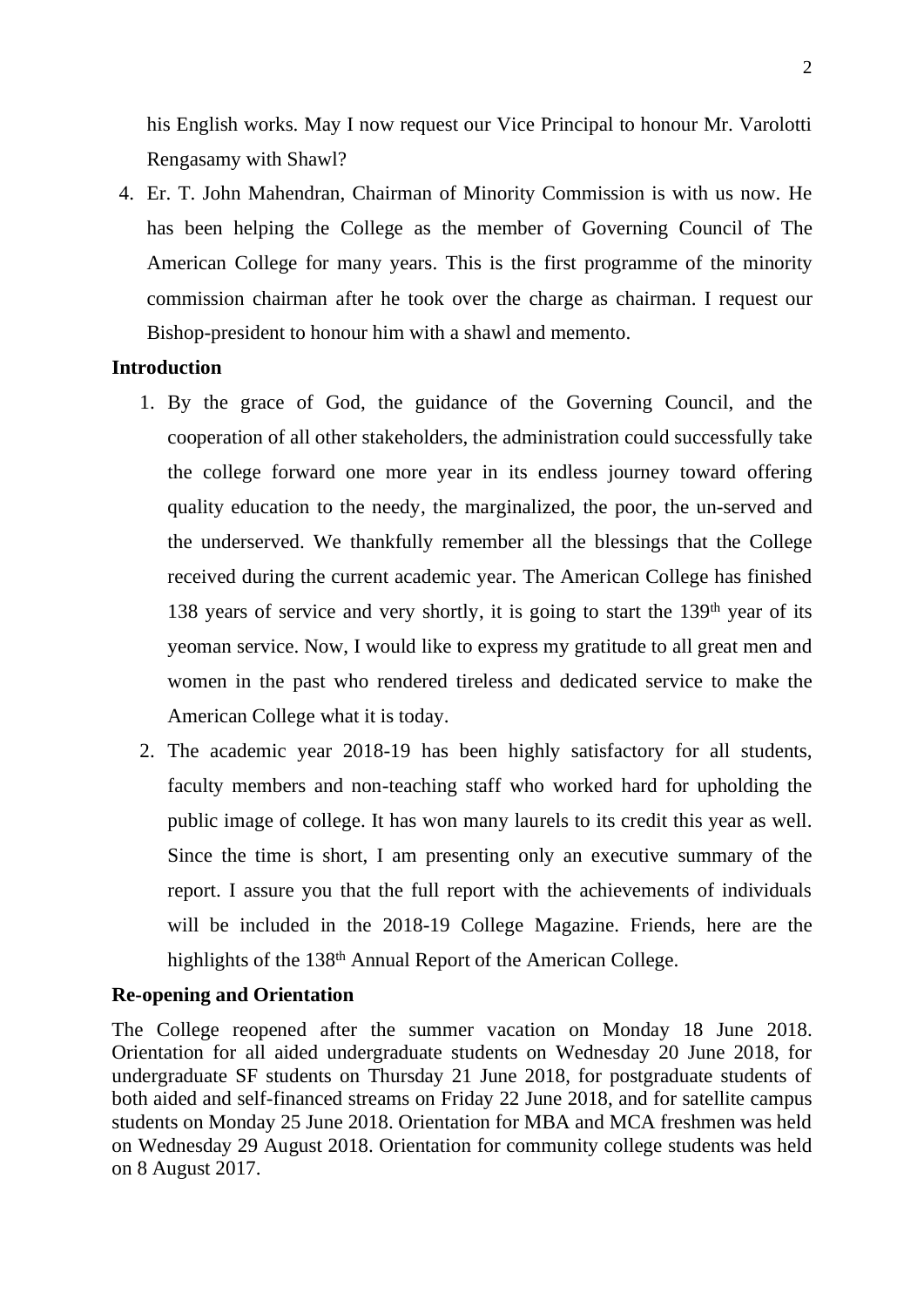### **Admissions**

The college reached a new milestone in terms of student admission this year. **3508**  students were admitted in various courses in the Main and Satellite campuses. It shows parents' and public's trust in the college.

#### **New Courses**

With a view to meeting the societal demands, the college introduced the following programmes this academic year after the due approval and affiliation from Madurai Kamaraj University.

- 1. B.Com Professional Accounting
- 2. B.A English (additional section) being offered in the first shift
- 3. M.Sc Mathematics (additional section under SF)
- 4. Ph.D in Mathematics
- 5. Ph.D in Botany

#### **Certificate and Diploma Courses**

The administration encouraged all the departments to offer certificate and diploma courses at the weekends for the convenience of the public. Departments of English, Hindi and French offered certificate courses and department of Visual Communication offered diploma courses at the weekends. 19 students have joined certificate courses and 26 in diploma courses. In the course of time, other departments will join with a view to offering career-oriented courses, which will encourage youths to embark on entrepreneurial ventures.

#### **UGC Approved B.Voc Programmes**

The University Grants Commission has sanctioned Bachelor of Vocation (B.Voc) Degree with multiple exits under National Skills Qualifications Framework (NSQF). At the end of the first year, the students if they want to exit can be awarded Diploma, and at the end of second year, Advanced Diploma and at the end of the third year, the students can be awarded Degree. The UGC has sanctioned four courses. They are Aquaculture, Medical Lab Technology, Food Processing, and Media & Entertainment.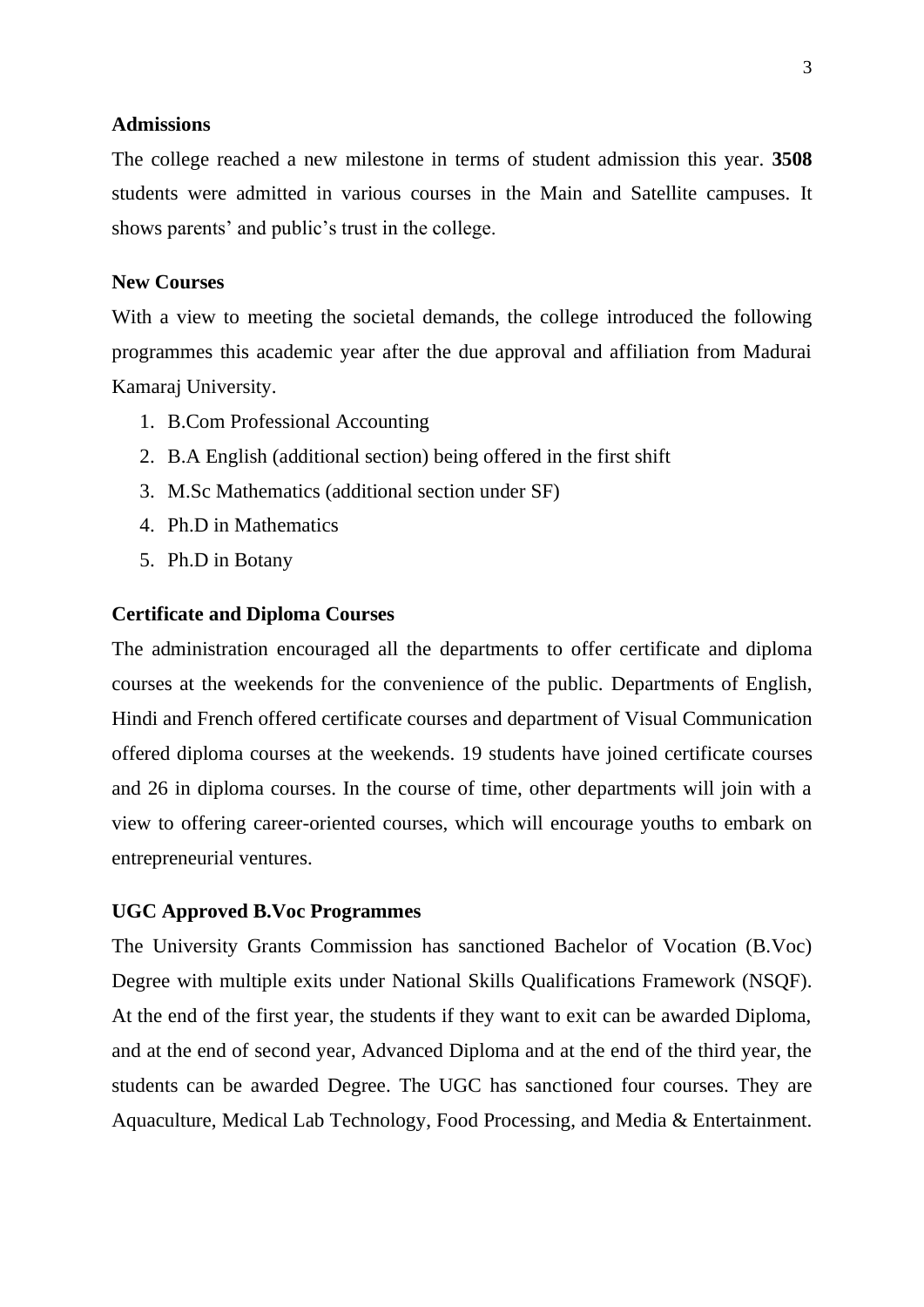Happy to inform you that the American College is the only institution selected to offer B.Voc in Madurai region.

### **Faculty Appointments**

The following were appointed as Assistant Professors in regular vacancies:

| 1. Mr. M. Meenakshi Sundaram | Tamil     |
|------------------------------|-----------|
| 2. Dr. R. Jasmine            | Economics |
| 3. Dr. R. Murugan            | Economics |
| 4. Mr. M. Yesurajan          | Economics |
| 5. Dr. R. Mary Sophia Chitra | Commerce  |
| 6. Dr. D. Kanakavalli        | Commerce  |

In addition, the administration appointed 44 Assistant Professors in the management vacancies in various departments. They are all qualified as per UGC norms.

### **Study Abroad**

- 1. Three MBA students have been admitted to Binary University, Malaysia.
- 2. One student already joined Concordia while five students have enrolled for admission
- 3. One student has been admitted in St Clair College, Canada and many are awaiting admission.
- 4. Ms. Vedashree of II MA English attended the Erasmus Programme for four months from 1 April to 31 July 2018 at the University of Hildesheim.

# **Refresher & Orientation Programmes**

- 1. The college always encourages its faculty to update themselves by attending UGC sponsored refresher courses and orientation programmes. The IQAC of the college organised a Faculty Orientation Programme to all the faculty members who have been appointed since 2016 on 1 September 2018.
- 2. Besides, the following 8 Assistant professors have attended Orientation Programmes at Madurai Kamaraj University:

Dr. S. Balakrishnan from Tamil, Mr. Thomas K. Vargese, Ms. J. Priya Carol Ms. T. Anita Caroline from English, Mr. A. Chinnadurai Pandian from French, Dr. B. Johnson from Mathematics, Dr.T. Selvakumar and Dr. S. Vanitha from Economics.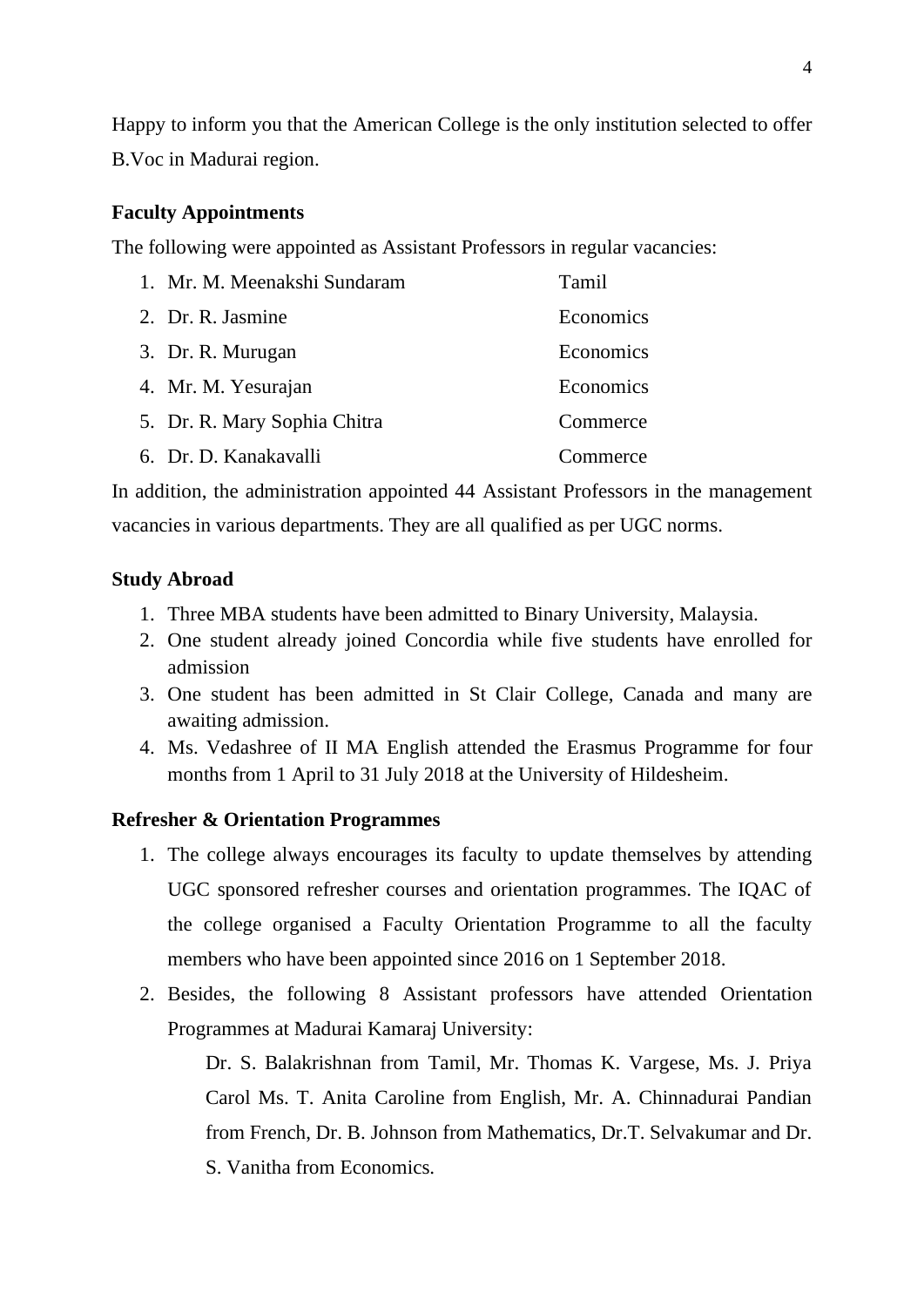3. The following Assistant Professors from different departments attended refresher courses at the University:

Mr. A. Dinakar and Mr. R. Daniel Rubaraj from English, Mr. A. David Christopher, Dr. Lourdhu Immaculate, and Mrs. Anandhaselvam from Mathematics, Mrs. C. Anzline from Physics, Mr. M. Rajesh from Zoology, Dr. J. Jebaraj and Ms. K. Usha from Economics, Mr. Justin Manohar from Commerce, and Librarian Dr. N. Vasanthakumar.

### **Award of PhD to the Faculty Members**

The following faculty members have been awarded PhD:

- 1. Dr. T. Anita Caroline (English)
- 2. Dr. D. Lourdhu Immaculate (Math)
- 3. Dr. David Jebaraj (Physics)
- 4. Dr. Beulah Ruby Kamalam (Physics)
- 5. Dr. D. Kanakavalli (Commerce)
- 6. Dr. A. Rajan (Tamil)
- 7. Dr. D. Preethi Johnita Esther (English)
- 8. Dr. D. Durai Manoharadoss (Physics)
- 9. Dr. A. Nixon Jesuraj (Commerce)
- 10.Dr. Johnson Christdas (Microbiology)
- 11.Dr. Frank Ruben Jebaraj (MCA)
- 12.Dr. P. Mangayarkarasi (Commerce)
- 13.Dr. Subramania Bala Jesurun (Commerce)
- 14.Dr. K. Bhagavathi (BBA)
- 15.Dr. B. Ram Diwakar (BBA)
- 16.Dr. T.L. Vijaya (Hindi)
- 17.Dr. Sathya Dev (BBA)

# **Faculty members who have cleared NET/SET**

The following faculty members cleared SET/NET during the period since May 2018:

| 1. Mrs. K.C.M. Esther Rani                | <b>Botany</b>             | <b>SET-2018</b> |
|-------------------------------------------|---------------------------|-----------------|
| 2. Mrs. P. Mangayarkarasi                 | Commerce                  | <b>SET-2018</b> |
| 3. Mr. C. B. Sudhersun                    | Computer Science SET-2018 |                 |
| 4. Mrs. D. Preethy Johnita Esther English |                           | <b>SET-2018</b> |
| 5. Mrs. G. Bercy                          | English                   | <b>SET-2018</b> |
| 6. Ms. S. Christy Deva Suba               | Mathematics               | <b>SET-2018</b> |
| 7. Mr. C. Melvinraja                      | Tamil                     | NET-July2018    |
| 8. Mrs. N. Bairavi                        | Commerce (SC)             | <b>SET-2018</b> |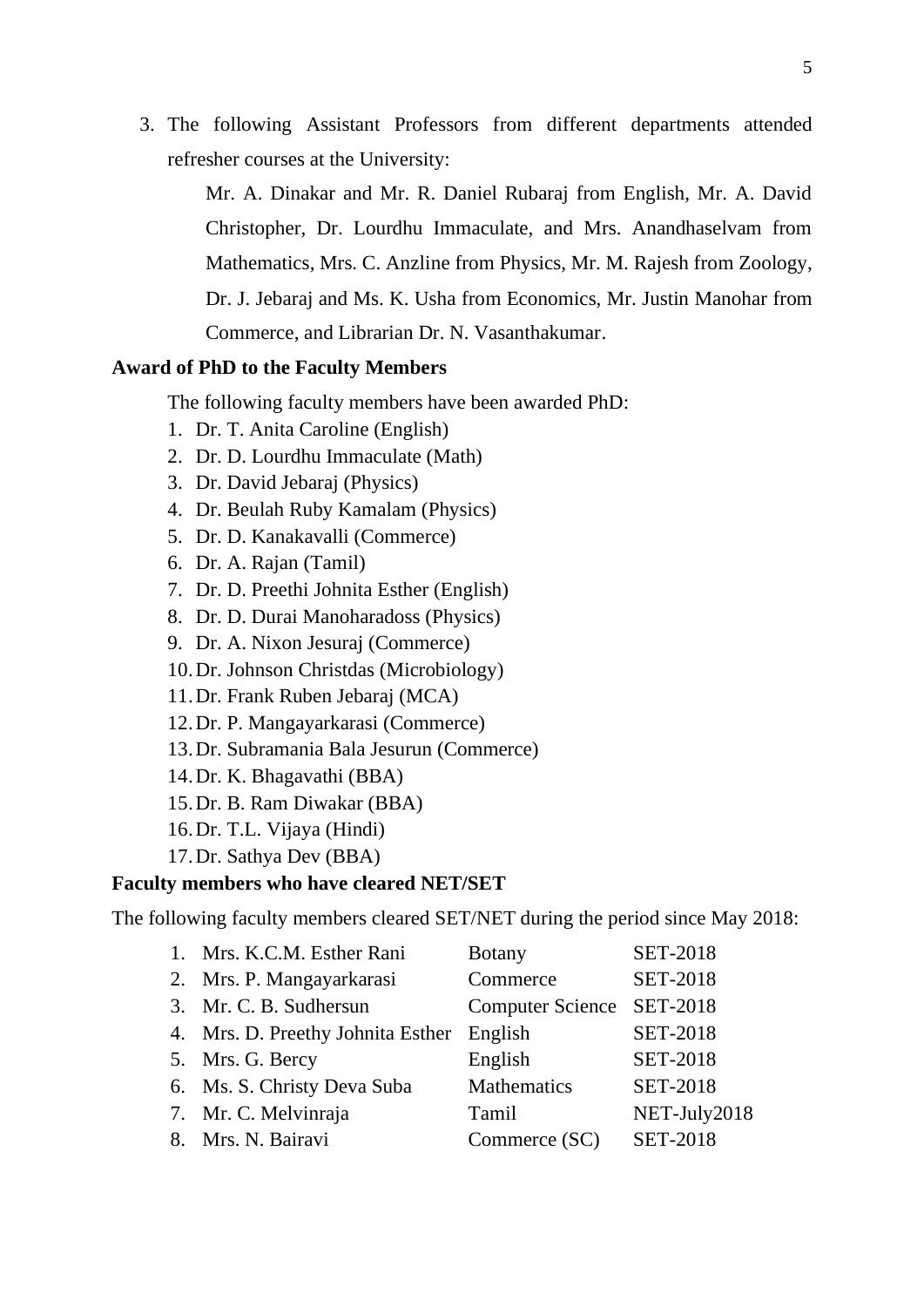### **Appointments**

As per the decision of the governing council held in April 2018, the following faculty members assumed the position mentioned against their names:

| 1. Dr. A. Martin David            | <b>Controller of Examinations</b>            |
|-----------------------------------|----------------------------------------------|
| 2. Dr. S. Stalin Kumar            | Deputy Controller of Examinations            |
| 3. Dr. B. Johnson                 | Deputy Director, Satellite Campus            |
| 4. Mr. S. Stephen                 | Head of PG Department of Mathematics         |
| 5. Dr. M. Davamani Christober     | Head of UG Department of Mathematics         |
| 6. Mr. J. Jesupaul Thangaraj      | Head of SF UG & PG Department of Mathematics |
| 7. Dr. A. Joseph Thatheyus        | Head of PG & Research Department of Zoology  |
| 8. Dr. E. Joy Sharmila            | Head of UG Department of Zoology             |
| 9. Dr. M. Balakrishnan            | <b>Physical Education Director</b>           |
| 10. Dr. A. Joseph Thatheyus       | Director of PG Department of Microbiology    |
| 11. Dr. S.C.B. Samuel Anbu Selvan | Coordinator, Department of Commerce          |
|                                   | (Professional Accounting)                    |
| 12. Dr. P. Arulappan              | Warden, Zumbro Hall                          |
|                                   |                                              |

### **Visitors to the College**

- 1. Mr. Prince Kumar, CEO, Edex from New Zealand visited and interacted with students and faculty on 9 July 2018.
- 2. Dr. Susan, Dean of St. Clair's College, Windsor, Canada addressed the Academic Officers of the College and the representatives from various colleges on 12 July 2018.
- 3. Dr. R. Manoj Kumar, Deputy Secretary, UGC-SERO visited the college and delivered a talk on "UGC: Quality Mandate" to 136 faculty members on 13 July 2018.
- 4. Dr Ricky Chang, Vice President of United Board visited with college, DPM Library, and SCILET. He also had an interaction with officers of the college.
- 5. Dr. Kamini Mahadevan, former senior editor, Penguin visited the college and delivered a talk to MA and MPhil English students on 19 September 2018.
- 6. Dr. Angel Rathnabai, an alumnus of Postgraduate Department of Maths, from Central Institute of Educational Technology, NCERT, New Delhi visited the college and conducted two sessions of workshop on "Adoption and Promotion of MOOCs on SWAYAM Platform" to faculty members on 10 September 2018.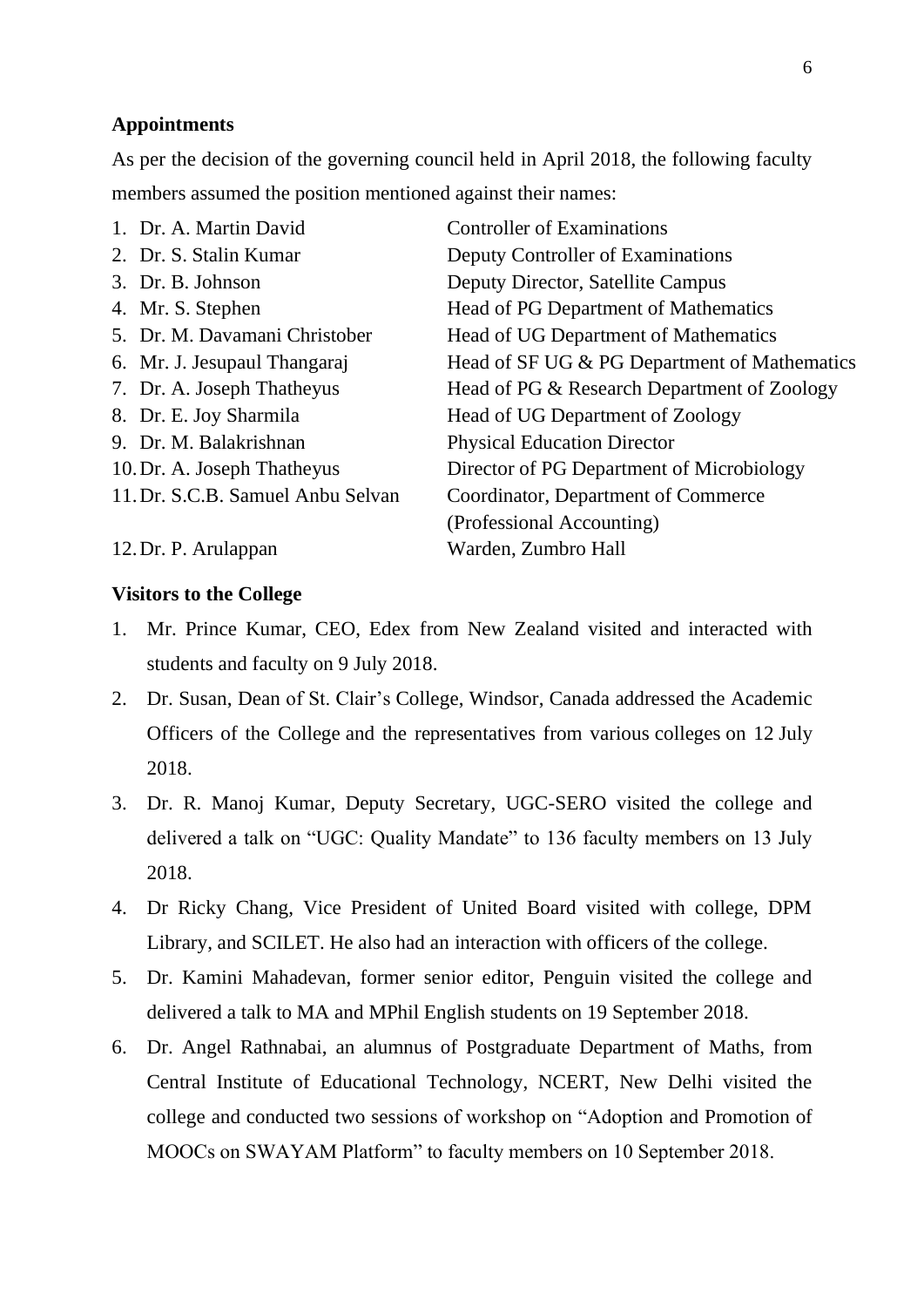- 7. Mr. Kent May, chief of Consular Services, US Consulate General, Chennai visited the college and took part in an interactive session with students on the topic "Student Visa Process & Applying to American Universities" on 17 September 2018.
- 8. Ms. Leina Braga, Coordinator, India Liaison Office Operations for Concordia College, New York visited the college and had interaction with officers of the college and students who are interested in study abroad. She explained the various programmes of study offered and other facilities available at Concordia College.
- 9. Dr. Fr. (Prof.) George Thadathil SDB, President, AIACHE, New Delhi visited the College on 13 August 2018.
- 10. Dr. Kevin Henderson, Program Officer, United Board, USA visited the library on 22 October 2018.
- 11. Rev. Dr. Julia Brown, Rev. Dr. James and Rev. Dr. Deenabandhu from Global Ministries, United Church of Christ, USA visited the college on 2 January 2019.
- 12. Prof. Michael H. Chung (Oberlin Shansi Fellow 1990-92), Chair, Department of Medicine, Director, Treatment, Research and Expert Education (TREE), The Aga Khan University, Nairobi, Kenya,
- 13. Rev. Dr. Lee Ill Ho, Founder & Coordinator of KORIND Mission visited our College on 23 March 2019.
- 14. Film Personalities Director Ram, Director Karu Palaniappan, Actor Sasikumar, Director Gaurav, Director Ameer, HipHop Thamila Adhi, Director Muthaiah visited the college in connection with different department functions.

### **Officers' Visit to STTU & NIE, Singapore**

1. Principal, vice principal, Bursar, Controller of Examinations, all six deans, the elected faculty representative in the GC, and the IQAC Coordinator visited Singapore from 21 to 24 February 2019. The college signed an MOU with Singapore Tamil Teachers' Union that enables the members of the STTU and faculty members of Tamil department could mutually visit their respective institutions for teaching, learning and research at their own costs.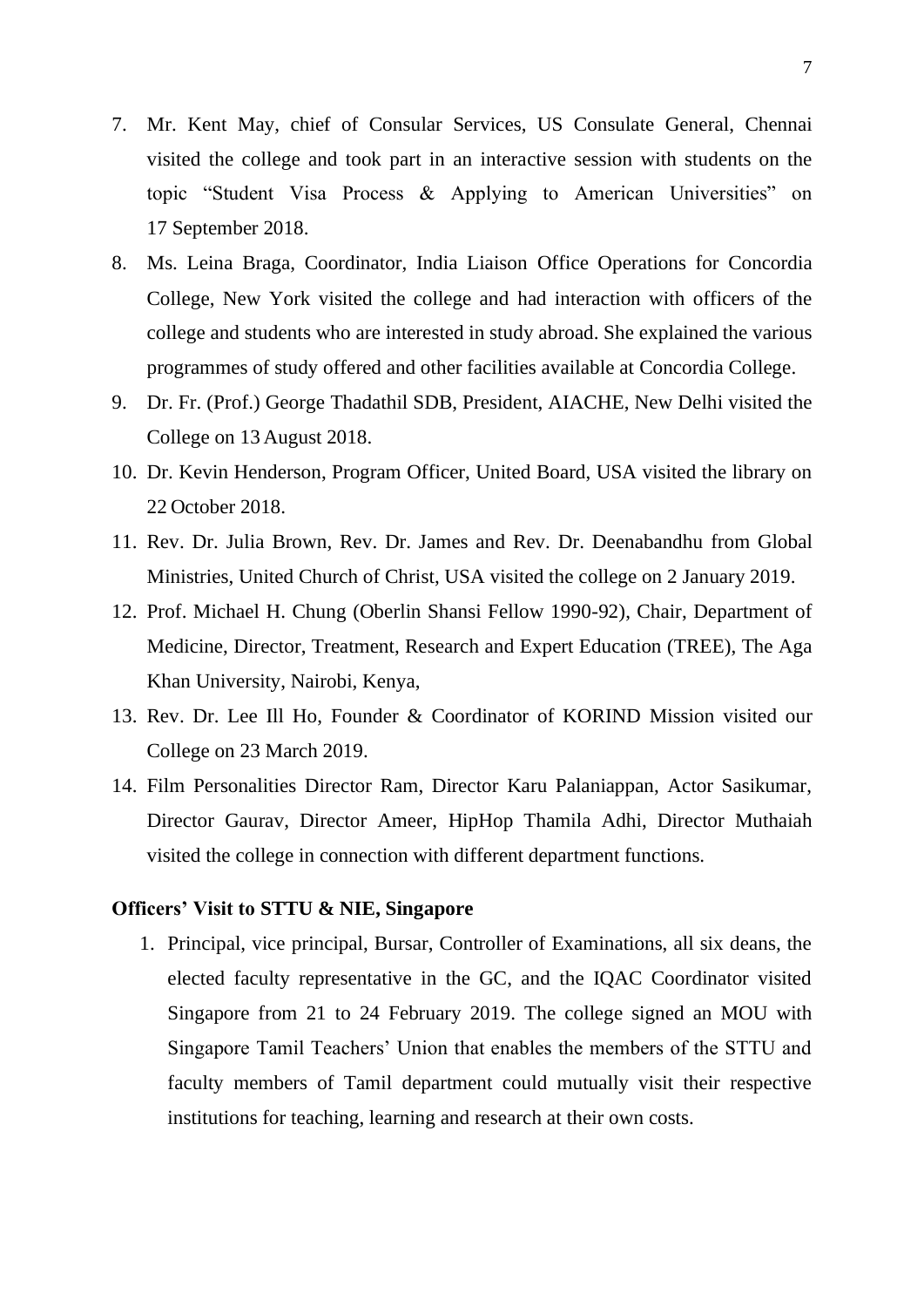2. The team also visited National Institute of Education, Nanyang Technological University. We had a one to one meeting with the Dean and explored the possibility of faculty exchange programme. As of now, the NIE is ready to help the college in designing the curriculum of an integrated bachelor's degree programme in the fourth year, as and when the college introduces such a programme.

### **Campus Infrastructure**

The Administration is spending from its resources on the increasing in the infrastructure to provide better learning facilities and condusive ambience for students. The following are the new additions:

### 1. **Second Floor of the Saunders Hall**

The second floor of the Saunders Hall was dedicated by Rt. Rev. Dr M. Joseph, Bishop-President of the College Governing Council on 31 August 2018. It has housed three class rooms and the Central Instrumentation Centre.

### 2. **Central Instrumentation Facility**

As per the NAAC requirement and as a long-felt need of the college for the optimum utilisation of the basic instruments that are used by science students of all disciplines, a Central Instrumentation Facility was constructed on the second floor of the Saunders Hall and it was declared open on Monday 17 September 2018 by Mr Kent May, Chief of Consular Services, American Consulate, Chennai in the presence of and with the blessings of the Rt Rev. Dr. M. Jospeh, Bishop of CSI DMR & President of the Governing Council of the American College

#### 3. **Restrooms**

In view of the increasing student strength on the main campus, the administration has built restrooms for men and women at four places.

# 4. **Paver Block Pavement**

Paver Block pavement has been laid connecting the James Hall, Saunders Hall, Centenary Hall.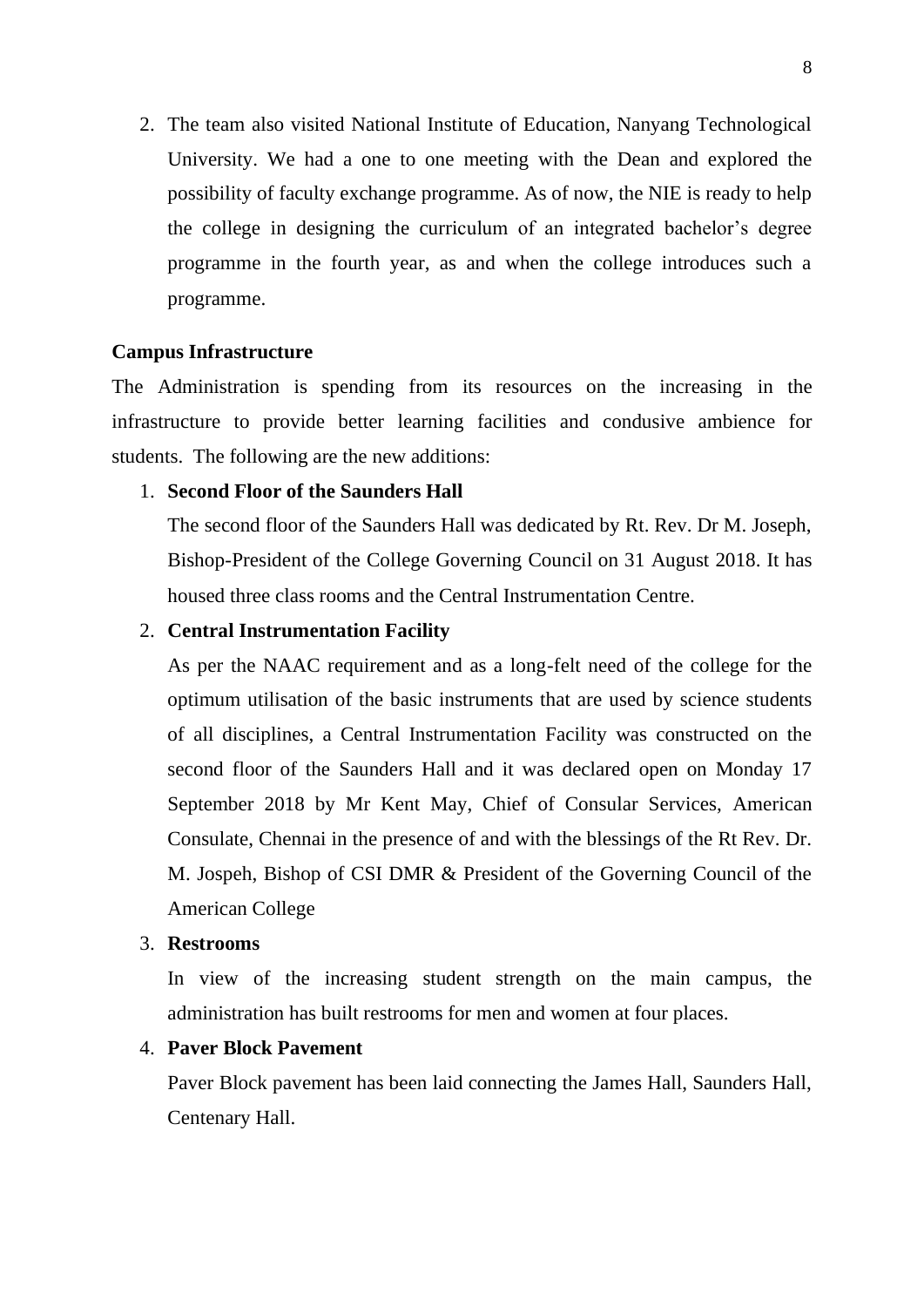- 5. UGC-SERO funded Edward L Nolting Gymnasium was declared open by Rt. Rev. Dr. M. Joseph, Bishop-President of the Governing Council of the American College today.
- 6. UGC-SERO funded William Tracy Indoor Stadium was declared open by Engineer J. John Mahendran, Chairman of Tamil Nadu State Minority Commission in the presence of Rt. Rev. Dr. M. Joseph, Bishop-President of the College Council today.

# **Conference, Symposium, Workshop, and Awareness Programs organized by various departments of The American College**

- 1. Department of English organized a weeklong staging of "Duchess of Malfi" from 9 to 14 October 2018 directed by Mr N. Elango, Postgraduate Head of English department and Founder of the Fourth Wall. It has been an annual feature and more than 1000 college students benefited the show this time.
- 2. The Diamond Jubilee Celebrations of PG Zoology was inaugurated on 14 July 2018. Distinguished alumni Messrs P. Ponniah, IAS, District Collector of Kanchipuram and Dr Chandrakantha Jyabalan, former Vice Chancellor of Tamil Nadu Open University graced the occasions.
- 3. Green School programme was organised by CSI-Synod on 11 July 2018 with Dr Matthew Koshy Punnackadu as resource person.
- 4. An international conference on Frontier Areas in Chemistry was organised by the postgraduate department of Chemistry from 17 July 2018 to 19 July. It was fully funded by the alumni. Its alumni nationally and globally well-placed acted as resource persons at their own cost.
- 5. A course on System Applications and Products in Data Processing was started on 13 August 2018. Fifty students enrolled for the course.
- 6. Postgraduate Department of Economics organised a three-day workshop on Applications of SPSS in Social Science Research from 26 to 28 September 2018.
- 7. Department of Chemistry organised a one-day state level in-house seminar on Current Trends in Chemistry on 24 September 2018.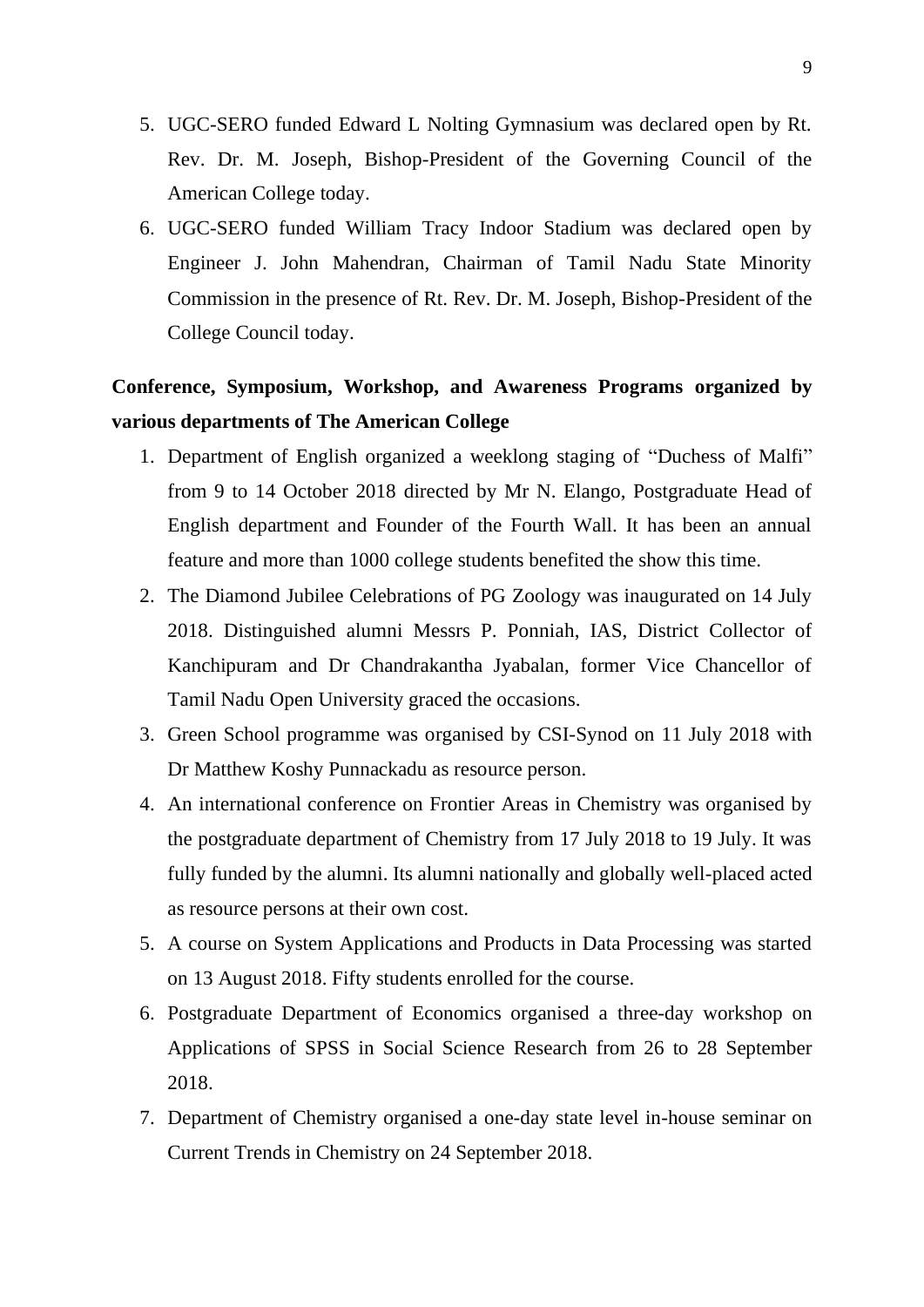- 8. Department of Religion, Philosophy and Sociology organized a National Workshop on Gender and Legal Issues in India on 26 October 2018. It also organized an international seminar on Contemporary Ethical Issues on 18 February 2019.
- 9. International Conference on Innovations in Business and Management was organized on 1 and 2 February 2019. 281 research papers were presented by scholars and participants from India and abroad.
- 10.National Workshop on Applications of AMOS in Social Science Research was conducted on 12 and 13 October 2018.
- 11.National Conference on Modern Mathematics & its Applications was conducted on 22 and 23 February 2018 and 50 research scholars participated.
- 12.MIM Department organized a National Conference on "Impacts of Pollution on Health and Restoration of Quality Environment Through Biotechnology Applications" in association with department of Zoology on 2 & 3 February 2018.
- 13.Department of Commerce conducted a national conference on Prospects of Micro, Small & Medium Enterprises in Indian Scenario on 16 February 2018 and 242 research papers were presented.
- 14.Department of Commerce conducted an Alumni get-to-gather on 17 March 2019. More than 300 alumni participated and they have donated 2 Lakh and two LCD Projectors.

### **Awards received by our Faculties**

- 1. Dr. J. John Sekar, Head, Research Department of English received the BEST research paper award.
- 2. Dr. S. Stephen Inbanathan received the BEST Achiever Award at ICRAMS.
- 3. Dr. Saframma, Head of Hindi Department received Shresta Hindi Sevak Award from Sri Narayana College.
- 4. Dr. S. Jeya Rani, Associate Professor of Economics received Distinguished Fellow Award in Economics for her outstanding contribution to research.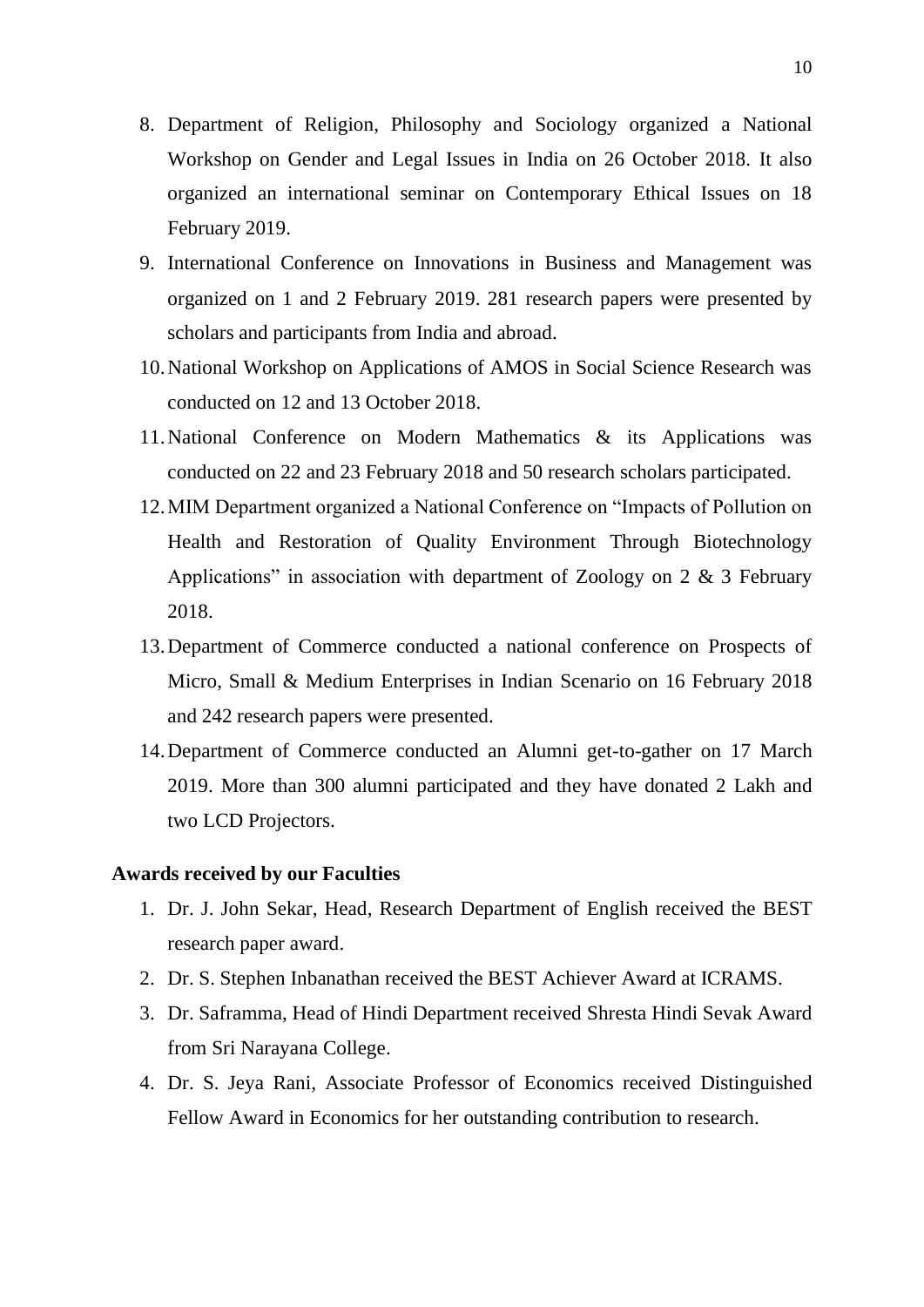- 5. Dr. A. Joseph Thatheyus, Assistant Professor of Zoology received the BEST Scientist Award from IMRF.
- 6. Mr. M. Rajesh, Assistant Professor of Zoology received the Best Researcher Award from IMRF.
- 7. Dr. N. Vasanthakumar, Librarian, received the Exemplary Educationist Award from Indo Global Chamber of Commerce, Industries & Agriculture, and the "Dr. APJ Abdul Kalam Best Scientist Award 2017-18" from Bose Science Society.
- 8. Dr. R. Jeyapandi received the Har Gobind Khorana Best Young Scientist Award from Bose Science Society.

### **Faculty Participation in International Conference Abroad**

- 1. Dr. J. John Sekar, Head, Research Department of English & Dean of Academic Policies and Administration acted as a plenary speaker and Mr J. Jehoson Jiresh presented a research paper in Malyasia from 17 to 20 August 2018, and both presented papers at Zayed University, Dubai.
- 2. Dr. S. Rajkumar Immanuel, Associate Professor and Dean of Curriculum Development and Research presented a paper in Bangkok on 5 & 6 September 2018.

### **Sports**

- 1. The College administration has been taking all possible steps ever since I took over the administration as Principal and secretary to encourage sports boys and girls to excel in their chosen fields by way of special concession in admissions, waiver of college fees, free boarding and stay in the Halls, and the financial help. Its results are becoming tangible in terms of university blues. The number of university blues this year is 41 men and 11 women.
- 2. The 138th Annual Sports Meet was conducted on Friday 31 August 2018 and Mr. S. Davidson Devasirvatham, IPS, Inspector General of Police & Commissioner of Police, Madurai City was the Guest of Honour.
- 3. The 25th State level Inter-Collegiate Volley Ball Tournament was conducted from 8 to 10 August 2018. Dr. Nallakaman, Dean, College Development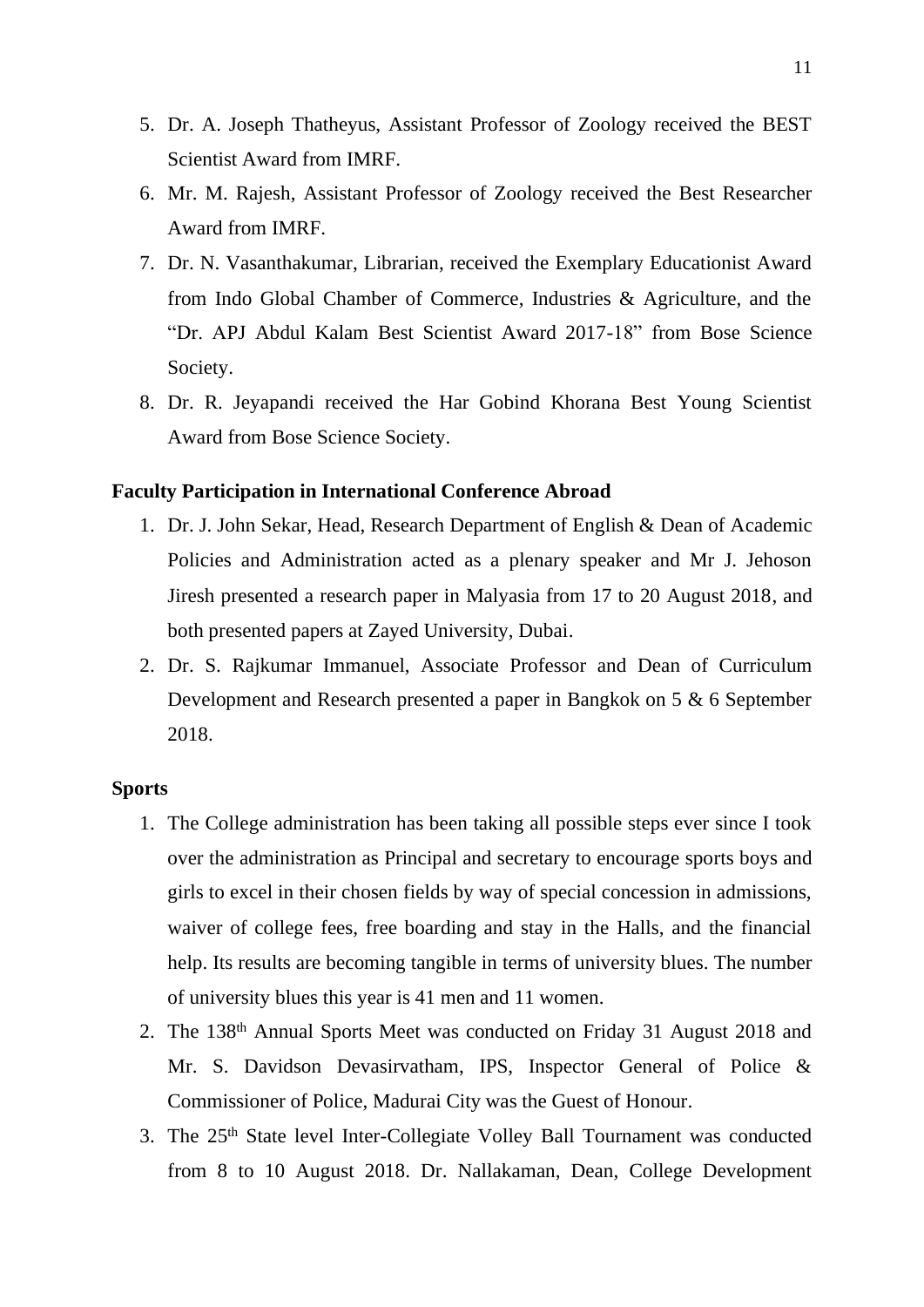Council, Madurai Kamaraj University was the guest of honour. Saraswathi Thiagarajar College, Pollachi won the trophy and Jamal Mohammed College was the runners-up.

4. The 6<sup>th</sup> State Level Inter-Collegiate Hockey tournament for Bishop Dr. A. Christopher Asir Memorial Trophy was held on 14-16 Feburary 2019. Dr. R. Baskaran, Regional Joint Director, Madurai Region was the chief guest. S.S.Duraisamy Nadar Mariammal College, Kovilpatti won the trophy and Bishop Heber college, Trichy was the runners-up.

### **Convocation**

Convocation 2018 was held on 7 April 2018. His Excellency Sri SATO Professor Joseph Adaikalam, Founder & Executive Chairman of Binary University, Malaysia delivered the convocation address. 886 graduates received their diplomas.

### **MOUs with International Institutions and Organizations**

- 1. An MOU has been signed with MAHSA University, Malaysia to promote mutual understanding, academic progress, research collaborations and student and staff exchange programme with the department of MIM.
- 2. College signed a MoU with Eastern Institute of Technology, Auckland.
- 3. College signed an MOU with Singapore Tamil Teachers' Union that enables the members of the STTU and faculty members of Tamil department could mutually visit their respective institutions for teaching, learning and research.
- 4. College signed a MoU with Chemnitz, University of Technology, Germany.

### **Faculty Participation in Workshop and Symposiums on behalf of the College**

- 1. Mr. John Jeya Kamaraj recently visited Japan to participate in a conference for chaplains of Christian institutions in Asia organized by the United Board
- 2. Dean, Policies and Additional Dean of Students attended a two-day national conference on Revised NAAC Manual in St Aloysius College, Jabalpur on 15 and 16 December 2018 organised by the United Board.
- 3. Vice Principal, Dean, Policies, Dean of Research and Curriculum and Dean of International Studies attended a two-day workshop on NAAC Revised Norms and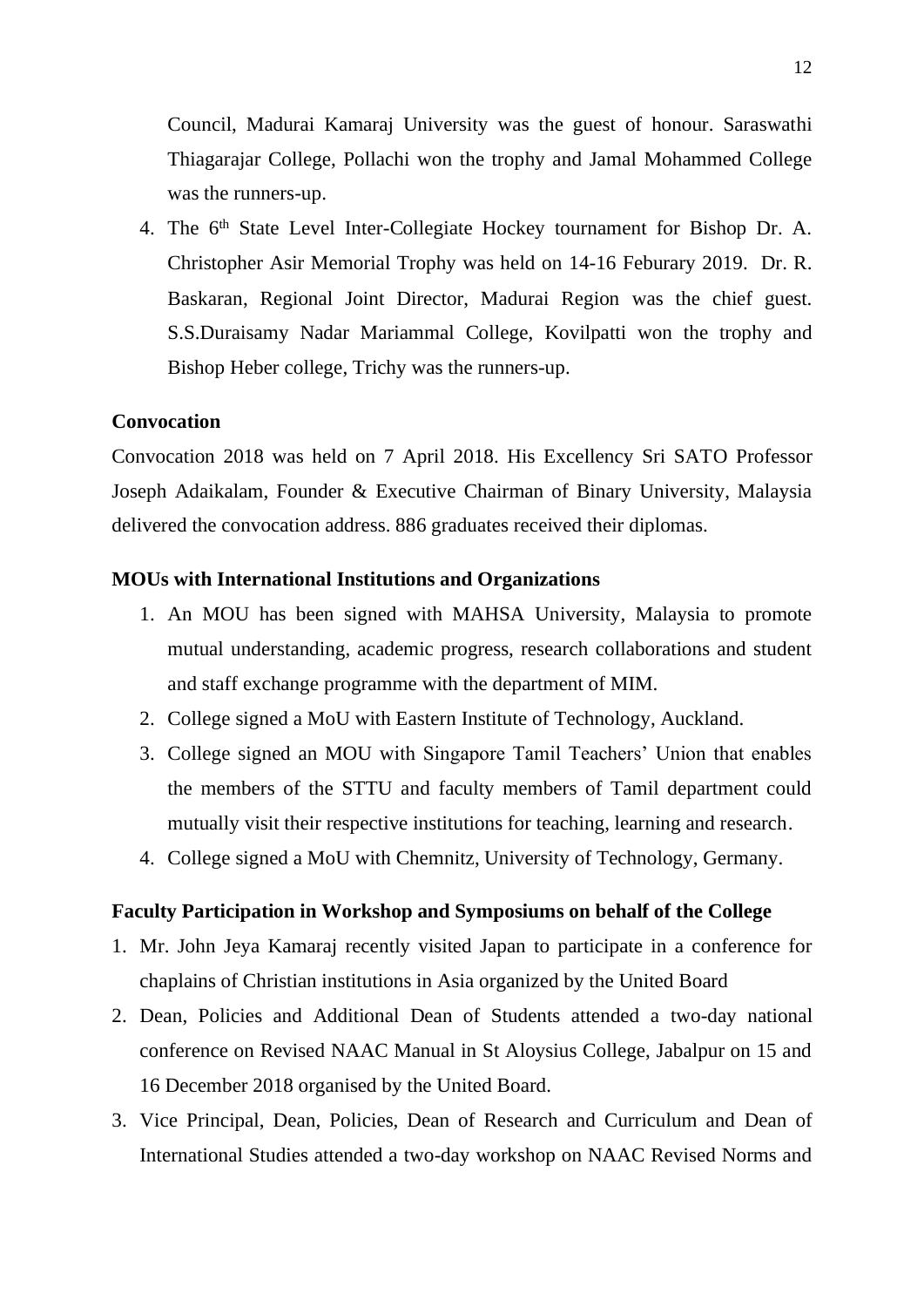Procedures at Bharathiar University on 26 and 27 October 2018, the Principals Association of Bharathiar University.

- 4. Vice Principal, Dean of Policies, Controller of Examinations, and IQAC Coordinator attended a two-day national symposium on Autonomous Colleges Marching Toward University Status on 4 and 5 March 2019 at St Joseph's College, Trichy organized by the United Board.
- 5. Vice-Principal, Dr. Ebenezer, Dr. Vathanaruba, Mr. Rajesh and Ms. Nithyakamalam attended a United Board sponsored international Eco-conference on Greening the Globe for Sustainable Living Ecology at CSI Synod, organized by Consortium of Educational Institutions and coordinated by CSI Synod Department of Ecological Concerns on 15 February 2019.
- 6. Dr. Arullappan, Dr. Vathanaruba, Mr. John Jeya Kamaraj, Dr. Johnson and Ms. Nithyakamalam attended a conference on Chaplaincy Training Programme at Lady Doak College, organized by the United Board from 24 - 29 September 2018.
- 7. Dr. Arullappan, Mr. David Christopher and Dr. Ebenezar of Botany attended a conference on Help at Hand: Strengthening Faculty in Counselling Techniques to Facilitate Gen Z at Christopher College of Education, Chennai from 12 December to 20 December 2018.
- 8. Principal & Bursar attended a special General Body meeting to finalize the framework for fee fixation for self-financing courses organized by consortium of Christian Minority Institution held at Lady Doak College on 10 March 2019.
- 9. Principal & Bursar attended a workshop on the initiation of Public Financial Management system conducted by UGC-SERO at Loyola college on 3 March 2019.

#### **Government Scholarships**

399 BC & MBC senior students received Rs.8,31,006 as scholarships from the government of Tamil Nadu. 199 SC & ST students renewed their scholarships to the tune of Rs.11,79,294 from the state government. 108 new SC  $\&$  ST students are awaiting scholarships from the government.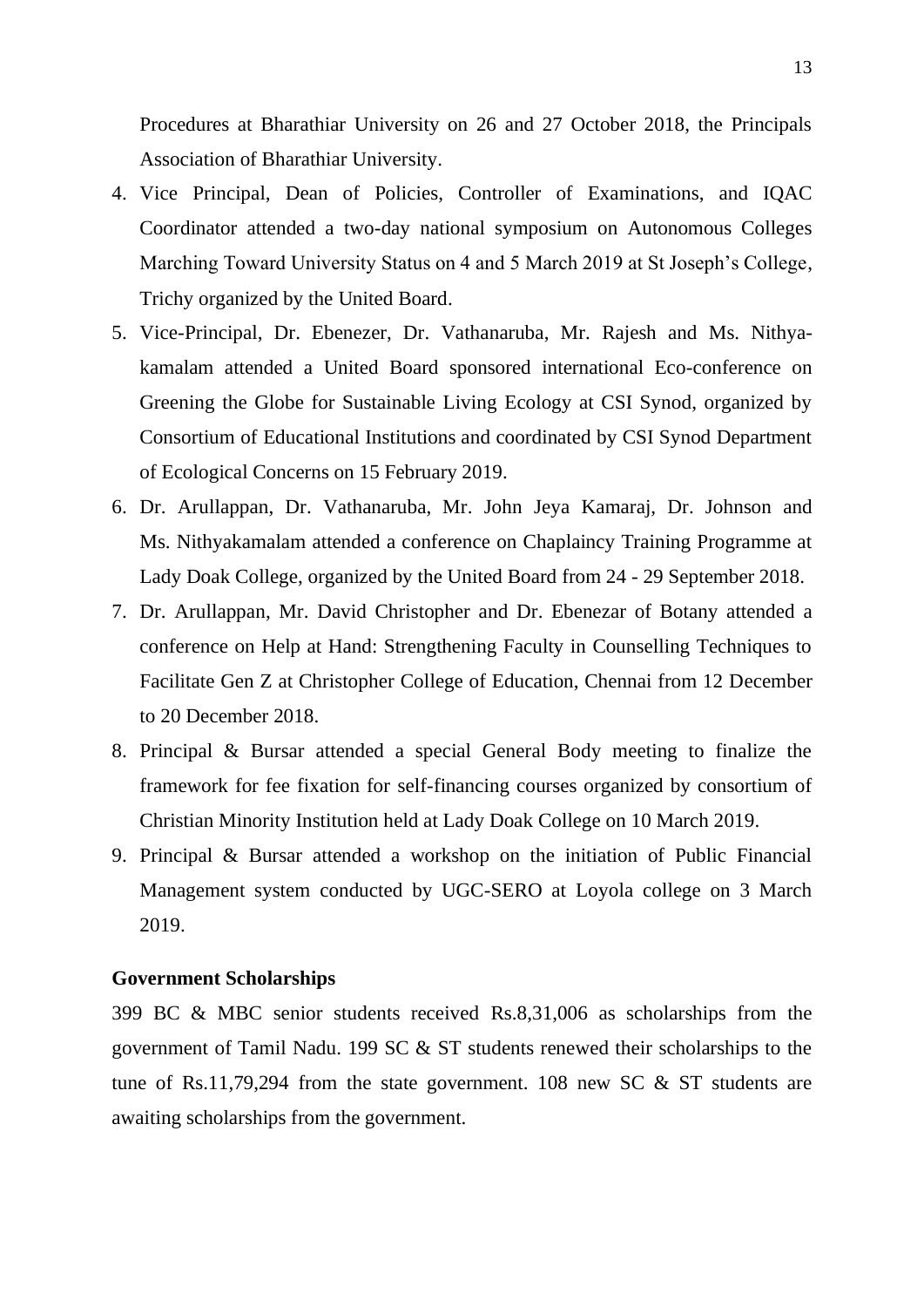#### **Reports from Departments**

Academic and extracurricular departments are the backbone of the college because it is where most of student-learning experiences are provided. As the number of departments and their activities keep on increasing every year, I will present only the bird's eye view of each department. All minute details will be included in the college magazine and in the college website. Every department did well and received accolades this Academic year.

### **Applied Science**

A one-day workshop on Aurdino was conducted on 26 October 2018. Another oneday workshop was conducted "Recent Trends in Astronomy & Nuclear Medical Physics on 15 February 2019. A low-cost radio telescope was developed with the help of Indian Institute of Astronomy & Astrophysics, Bangalore. Signals from the Milky Way galaxies in the 21cm wavelength were observed.

#### **BBA**

Ms. D. Sweetlin Princess, Mr. A. Sathiya Prabhu, Mr. A Sathiya Dev, B. Ramdivakar, P. Reshma S. Tephillahvasantham and A. Jessie Golda published their research articles in UG approved and other journals. 46 news books were purchased for the department library, 15 Journals and 25 Magazines were subscribed this academic year. 17students have got placement and 33 students from the previous batch have gone on to do higher studies. One cleared IELTS. 101 students from 12 colleges participated in Tycoons 2K19' an Inter-collegiate business meet held on 28 February 2019. 120 students from the departments of MBA, BBA, CMC, CME, and ENS participated in the Throw ball and volley ball tournaments on 6 and 7 March 2019.

### **BCA**

4 students got placement and 25 students joined in higher studies. 37 students from 7 colleges participated in inter-collegiate Meet.

#### **Biochemistry**

Mr. Caleb Johnson Paranjothi and Mrs. J. Renuka published their articles in World Journal of Pharmaceutical Research with impact factor of 8.074. One day workshop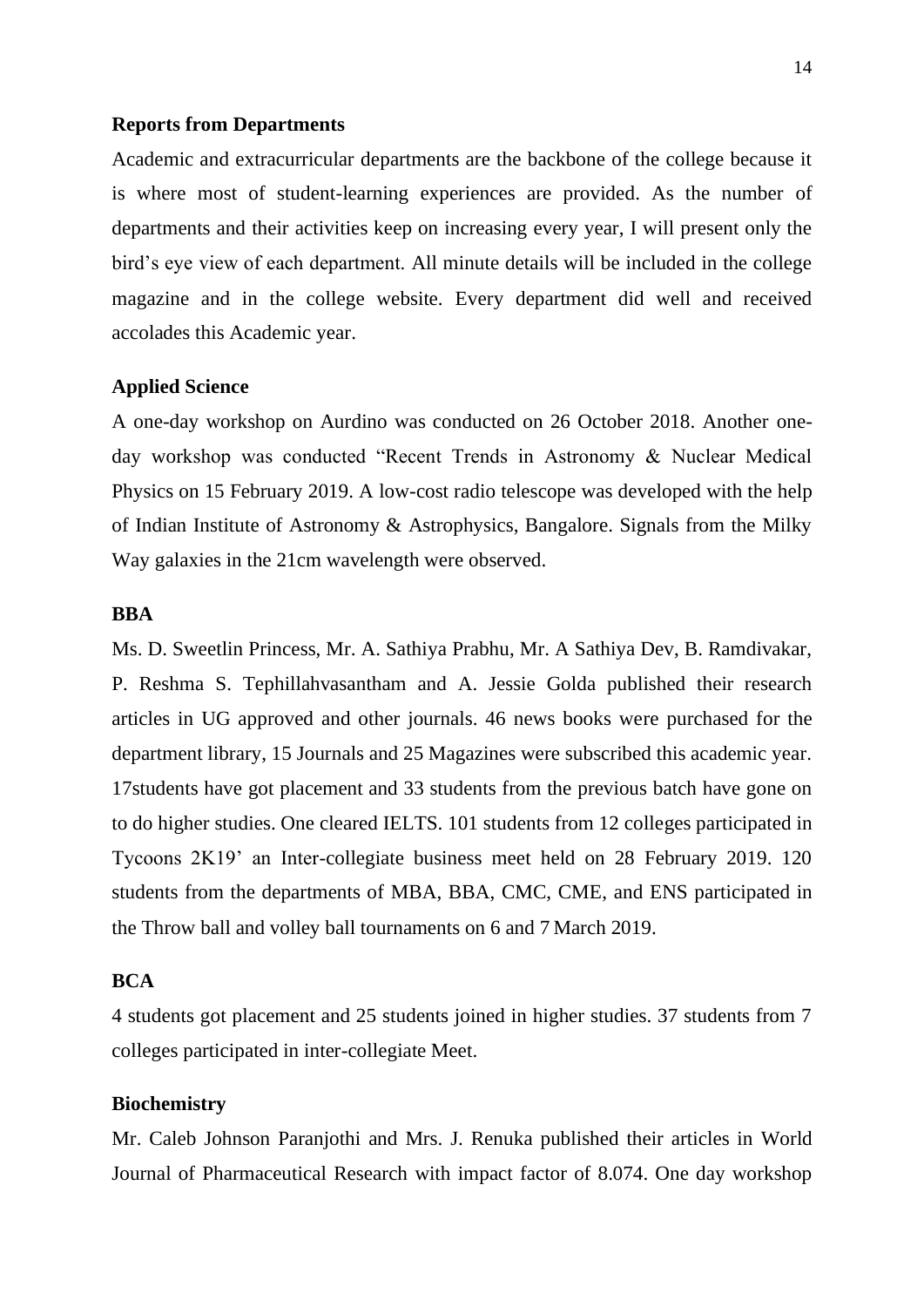on Food Technology was conducted on 16 October 2018 with 150 participants. In association with Madurai Corporation the department organized the administering of Albendazole and Nilavembu Kashayam to the students and staff on 13 and 19 February 2019. 20 books were added to the department library. An alumnus R. Praveen Kumar (13 BCH 29) cleared NET. 21 students joined the higher courses of study. 127 students from 14 departments participated in the Inter-departmental competitions held on 11 February 2019. 157 students from 7 colleges participated in the intercollegiate competitions held on 25 February 2019.

#### **Information Technology**

A one-day workshop was organized on Data Connectivity on 6 February 2019. Students also participated in various workshops such as Google Developers Group (GDG) Devfest2k19, Data Science, Google IO 2019, Python, Ethical hacking workshop, AWS workshop. 47 new books were added to the library. 4 students have received placement in TCS and Wipro. 15 students have progressed to higher education. Gen 5 2K19, an intra-collegiate academic meet, was organized on 2 March 2019 with 103 students from various departments in the college.

#### **Botany**

Mr. Winfred Thomas, Dr. S. Rajkumar Immanuel, Dr. D. Stephen, Mrs. M. Shameem Banu, Dr. R. Sanjay, Dr. J. Ebenezar Immanuel, Mrs. P. Gunasundari, Ms. J. Nithya Kamalam and Mrs. K.C.M. Esther Rani presented papers in conferences, attended workshops, and published articles in international journals. Some of them attended BOS in other colleges. They also delivered keynote addresses.

#### **Chemistry**

Three scholars successfully completed their Ph.D degrees under the guidance of Dr. T.K. Ganesan. Dr. [J. Helen Ratna Monica,](https://www.tandfonline.com/author/Monica%2C+J+Helen+Ratna) Dr. C.D. Sheela, Dr. K. Karthik Kumar, Dr. A. Jancirani, and Mr. T. Christopher Jeyakumar published their articles in the UGC approved Journals. 20 students received placement. 145 students from the various departments took part in intra-collegiate competitions organized by the department. 113 students from the city colleges participated in ChemGlaze, an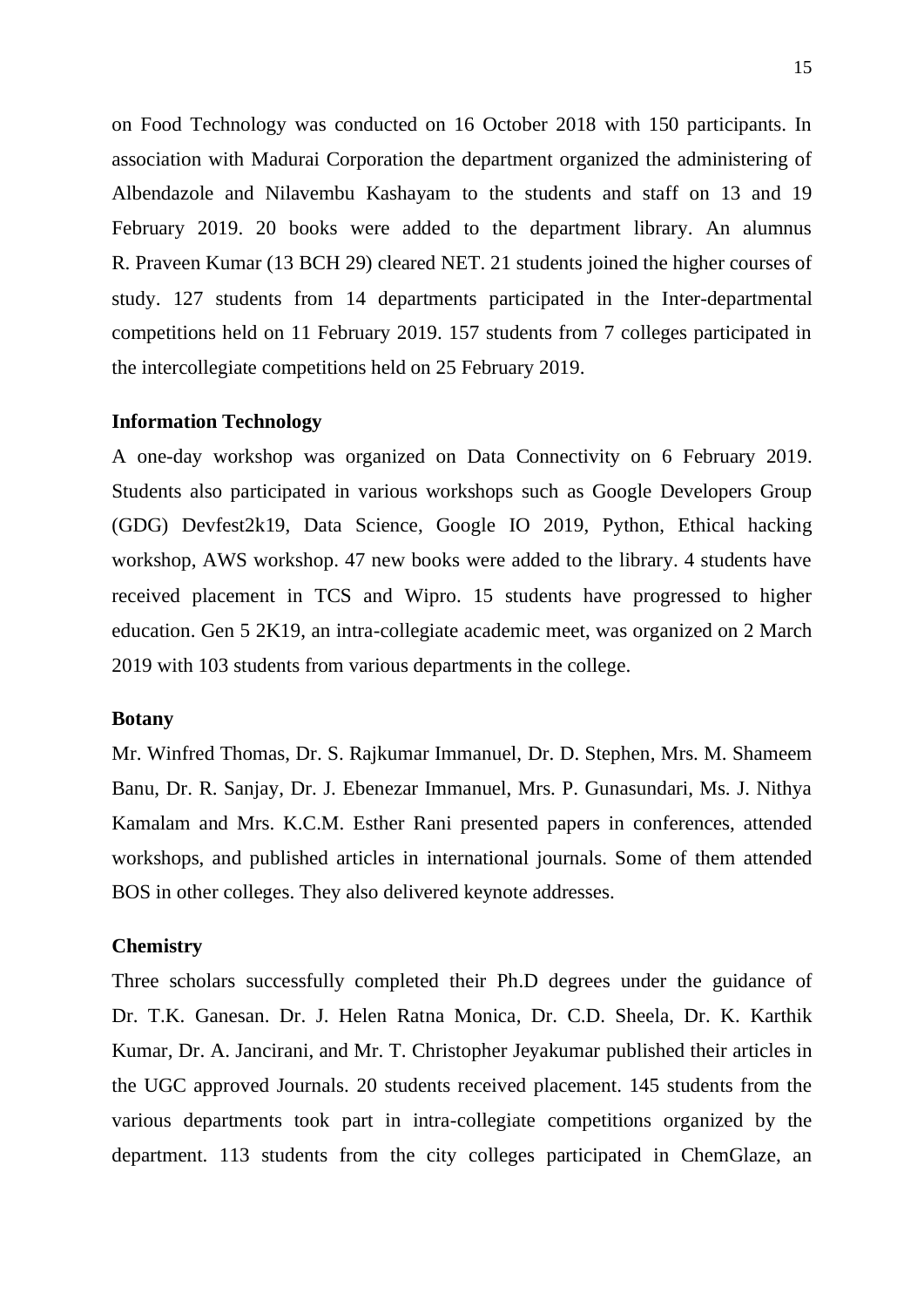intercollegiate cultural competition. 6 students won awards in the cultural conducted in other colleges.

### **Commerce**

- 1. Dr. A. Martin David, J. Justin Manohar, Dr. S.C.B. Samuel Anbu Selvan, Dr. R. Mary Sophia Chitra, Dr. D. Kanakavalli, Dr. A. Hilary Joseph, Mrs. C. Antony Mary Vinothini, Dr. Subramania Bala Jeshurun, E. Keren Judi, Dr. A. Nixon Jesuraj, Dr. P. Mangayarkarasi, Mr. A. Samuel Raj, Dr. T. Gnana Gowsalya, Mrs. G. Divya, Dr. R. Manikandan, Mr. R. Sundareswaran, Ms. M. Sally, Mrs. C. Jameslyn Vithya, Dr. K. Bagavathi, Mrs. C. Joselyn Nithya, Dr. D. Jeba Selvi Anitha, Mrs. N. Bairavi, Dr. S. Raman, Mr. P. Antony Raj, Mrs. R. Beulah, and Mr. N. Vivek published research papers in UGC approved and other journals.
- 2. Students were involved in Kerala Flood Relief Work. 32 new books were added to the library. One postgraduate student got placement. 79 students joined higher degrees. 4 students cleared CA-IPCC; 8 cleared CA-CPT; 20 cleared CMA Foundation; 5 cleared CS Foundation. Commas 2K19 held on 8 and 9 February 2019 attracted 350 participants from 17 colleges.
- 3. The Department of Commerce, Satellite Campus organized three guest lectures on career in Aviation Academy, Career skills and Awareness about Avenues of Employment. An industrial visit to three different industries at Kappalur had been undertaken for the final year students of commerce and commerce with computer application in August 2018. The students went to Trivandrum and Cochi in February 2019 for field trip.

### **Computer Science**

- 1. Mr. C.B. Sudhersun cleared SET Examination in May 2018. A workshop Edge Cutting Technology was organized on 12 July 2018. Another workshop on Carrier Guidance and Job Opportunities was organized on 20 September 2018. 110 students benefited them.
- 2. Mrs. M. Girija and Mr. C. Mohan published their articles in international journals.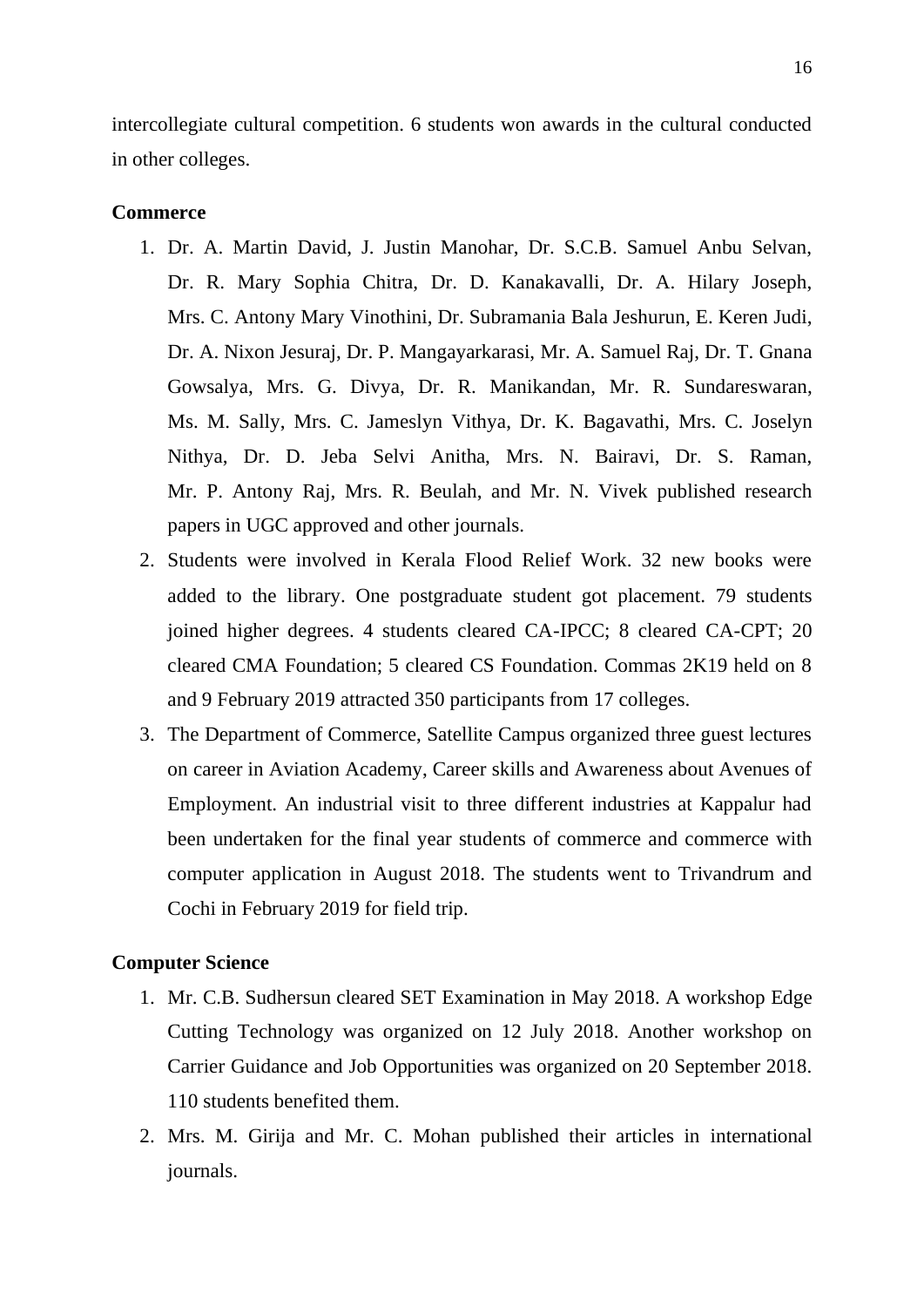3. 20 students got placement and 45 moved to higher degree programmes. In BYTES 2019, an intercollegiate cultural festival, 100 students from 14 colleges participated.

### **Economics**

- 1. It was an eventful for the students of Economics since ten workshops on the various themes were organized.
- 2. Dr. C. Muthu Raja published several articles, participated in the conferences as chairperson and was elected as executive member in four professional associations. Dr. G. Kannabiran has been appointed as Madurai Kamaraj University Nominee for the Board of Studies in Economics. Dr. Albert Christober Dhass, Mr. Jacob Ponraj, Dr. T. Selvakumar, M. Yesurajan, Dr. Justin Jebaraj, Dr. K. Usha, Dr. S. Vanitha, Dr. M. Sheela, Dr. R. Jasmine and Dr. Murugan published articles and presented papers in conferences.

#### **English**

Self-financing department of English organised a workshop on Research Writing and on English for Career Development for postgraduate and MPhil English students. I am very happy to share with you that 18 PG and MPhil scholars and 2 faculty members have cleared NET and SET in 2018. Seventh volume of American College Journal of English Language and Literature (ACJELL) was published. The Fourth Wall Theatre of English Department staged John Webster's *The Duchess of Malfi*, Directed by Mr. N. Elango in September 2018. Mr. N. Elango, Dr J. John Sekar, Dr. M. Lawrence, Dr. J. Paul Jayakar, Mr. Daniel Ruberraj, and Mr. J. Jehoson Jiresh delivered keynote addresses in seminars, conferences, and workshops conducted by institutions across the country. Along with them Dr. S. Arockia Nirmal Dorothy, Ms. Sharadha Devi, and Ms. Daffny Orangemary presented research papers and published articles in journals.

### **Food Science**

Four workshops were organized on different themes with 270 participants. 3 Students have received award for best papers. Dr. A. Surendran, Mrs. Poornima Jeyasekaran, Ms. G.P. Soumini, Ms. Monisha Selvan, and Ms. Venisda Jonab Rani published 15 research articles. MOUs were signed with Indian Institute of Food Processing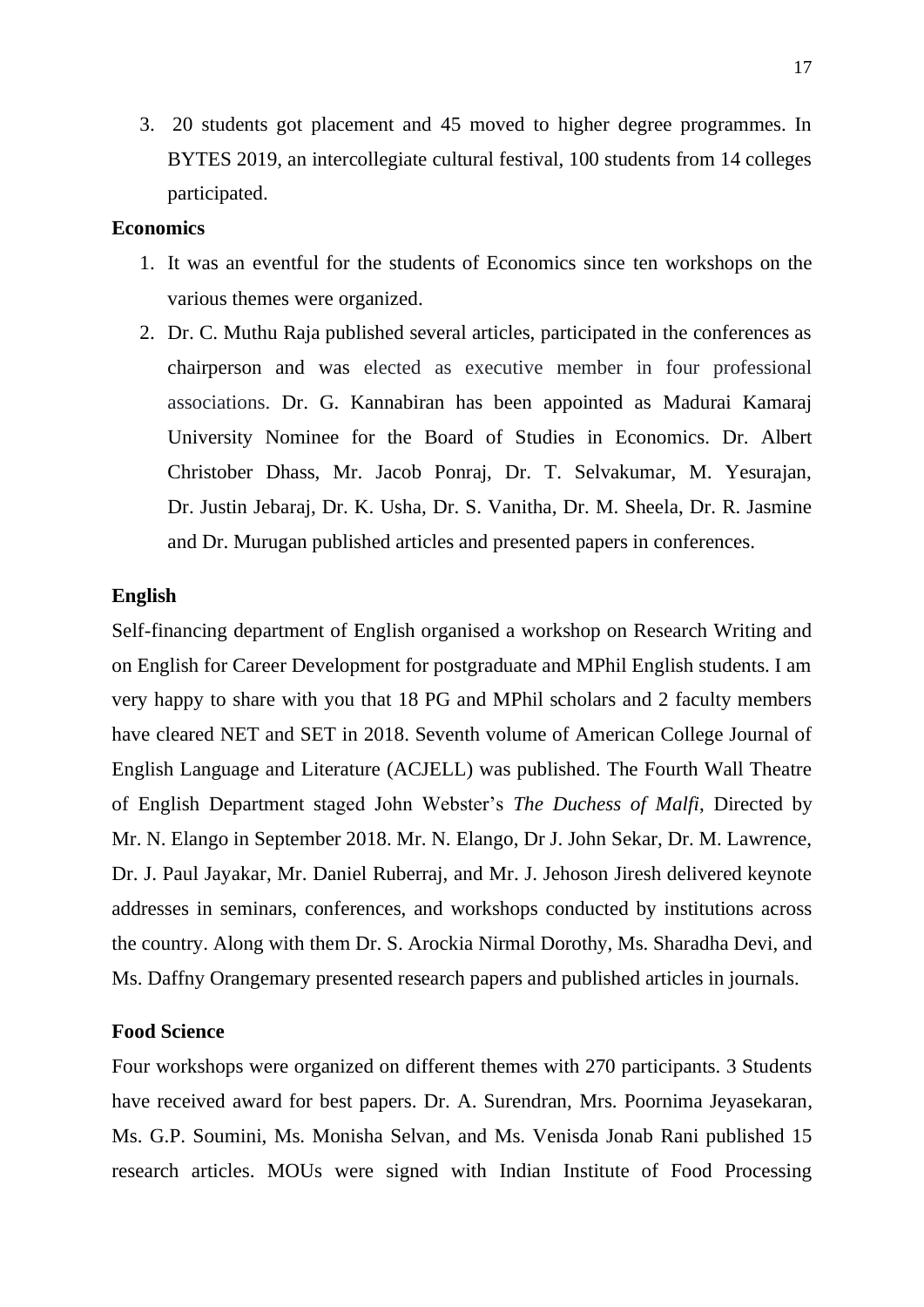Technology (IIFPT), Central Food Technological Research Institute, and Aavin Milk. 79 new books were added to the library. Four students got placed while 3 students have gone for higher studies. 110 students from 10 institutions participated in FIT FEST 2K19 and 138 students from various departments participated in interdepartmental competitions.

### **Hindi**

Dr. Saframma acted as a resource person in conferences and as a member of BOS in Hindi. B. Kannammal Devi published three articles in UGC approved journals. Dr. Saframma and Ms. Jeyanthi presented papers in conferences.

### **French**

Three students have gone for higher education and two got placed.

#### **Daniel Poor Memorial Library**

1065 new books were purchased and accessioned this year. Subscription to 58 journals and magazines were renewed. 21 MPhil and PhD theses were added to research section. 46452 footfalls among the library users were recorded during the calendar year 2018. **8** students are engaged in the library as part of this scheme. The library has a WhatsApp group named DPM Library which is functioning from 6 December 2015. Currently there are **209** teachers who are members of the group. The librarian and teachers share library, college and student related information in the group. 494 Students got Indian Passport through the DPM Library's Extension Activity. A sum of Rs.65941/- was collected as charges for photocopying 52,421 pages and Passport Applications.

#### **Mathematics**

Dr. D. Lourdu Immaculate, Ms. D. Anandha Selvam, and Mr. L. David Rajkumar attended the "Science Academies' Lecture Workshop on Algebra" during 16-18 August 2018 held at Bharathidasan University, Tiruchirappalli. Dr. A. Amutha published 8 journal articles and Dr. J. Wilfred Samuel Raj one journal article. They also acted as resource persons. Mr. L. David Rajkumar published a book titled *in memory of Rev. Edward Webb, Missionary (A.B.C.F.M), American Madura Mission*.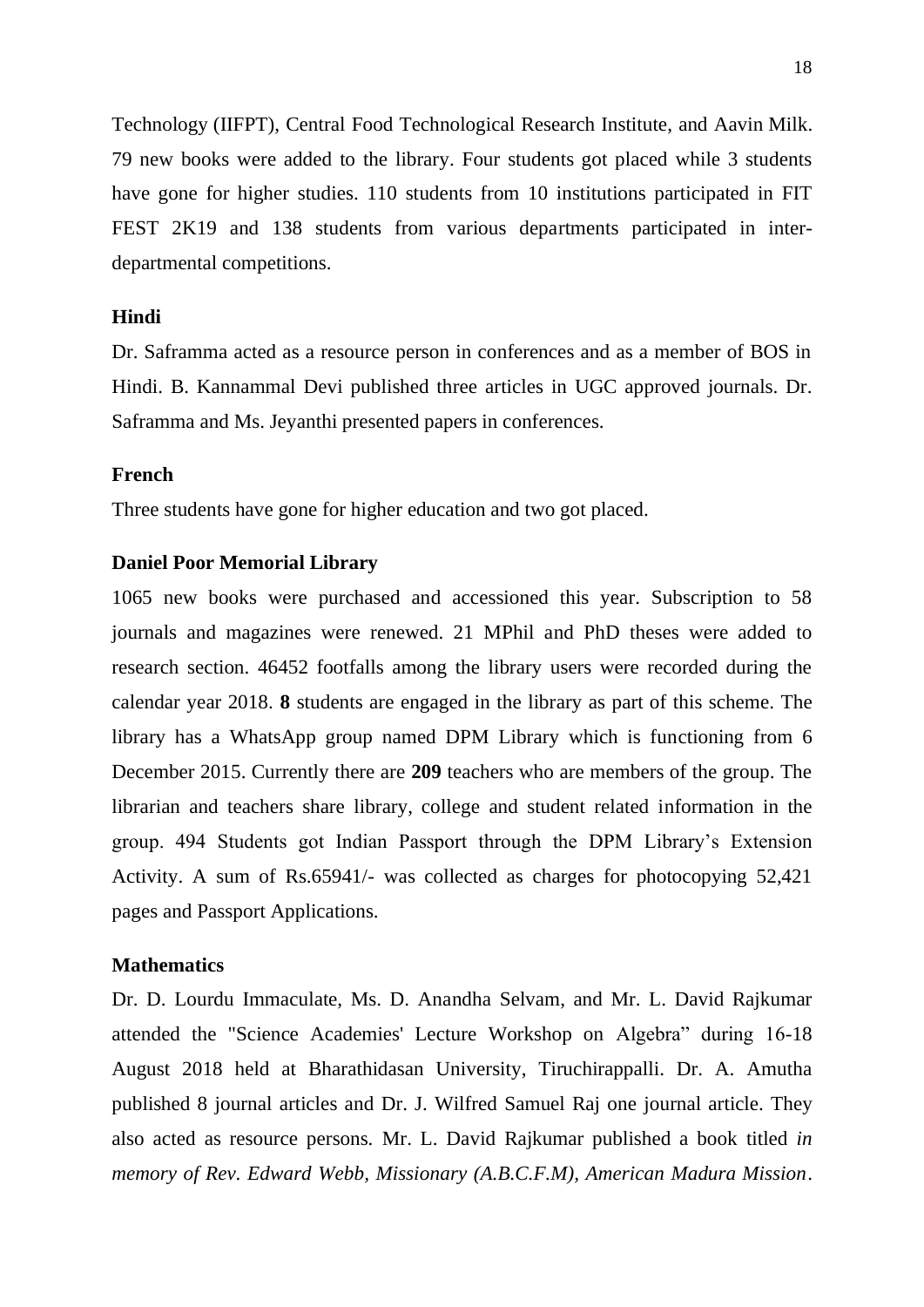Mrs. C. Jeba Kiruba attended a workshop in VIT Chennai. Many students won awards in academic and cultural competitions conducted in other institutions.

### **MBA**

Two workshops were conducted on Data Analysis on 21 and 22 February 2019 and on NISM Mutual Fund Module on 28 February 2019. A total of 220 students attended them. Mr. Vijay Mallik Raj, Mr. Jackson Gunaraj and Mr. M. Vignesh published eight articles in UGC approved and other journals.

### **MCA**

A Webinar on Latest Web Development Tools was conducted with Mr. Sathish Rajagopalan from Sydney Australia as resource person on 21 December 2018. A workshop on Application Development and Evaluation was conducted by Mr. Sathish Rajagopalan from Sydney, Mr. Gnanasambandam Freelancing Developer, and Mr. Ramesh. Dispatch Manager, CA Technologies, Hyderabad. 46 students participated. Mrs. T. Suganya published an article. 84 new books were bought. 3 students got placement.

#### **Microbiology & Immunology**

Two national conferences on Recent Trends in Modern Immunology and Emerging Trends in Microbiology were conducted on 23 January 2019 with 283 participants and on 12 March 2019 with 127 participants. 4 invited talks were arranged. Faculty members published 42 research articles in the UGC approved journals. 18 students have received their placement. Two have cleared JRF. Santhosh Kumar (15MIC52) has been selected by National Overseas Scheme funded by Government of India to pursue M.Sc Biomedical sciences at The University of Leeds, London. Two students have won science scholarships. 136 students participated in seminars and workshops. Microfiesta, an Intercollegiate Meet conducted on 19 February 2019 attracted 247 participants from 14 institutions.

#### **MSW**

Workshops on Research Methodology, Report Writing and Case Studies, Recent trends in Modern Day Slavery, SPSS, Training Programme on Suicide Prevention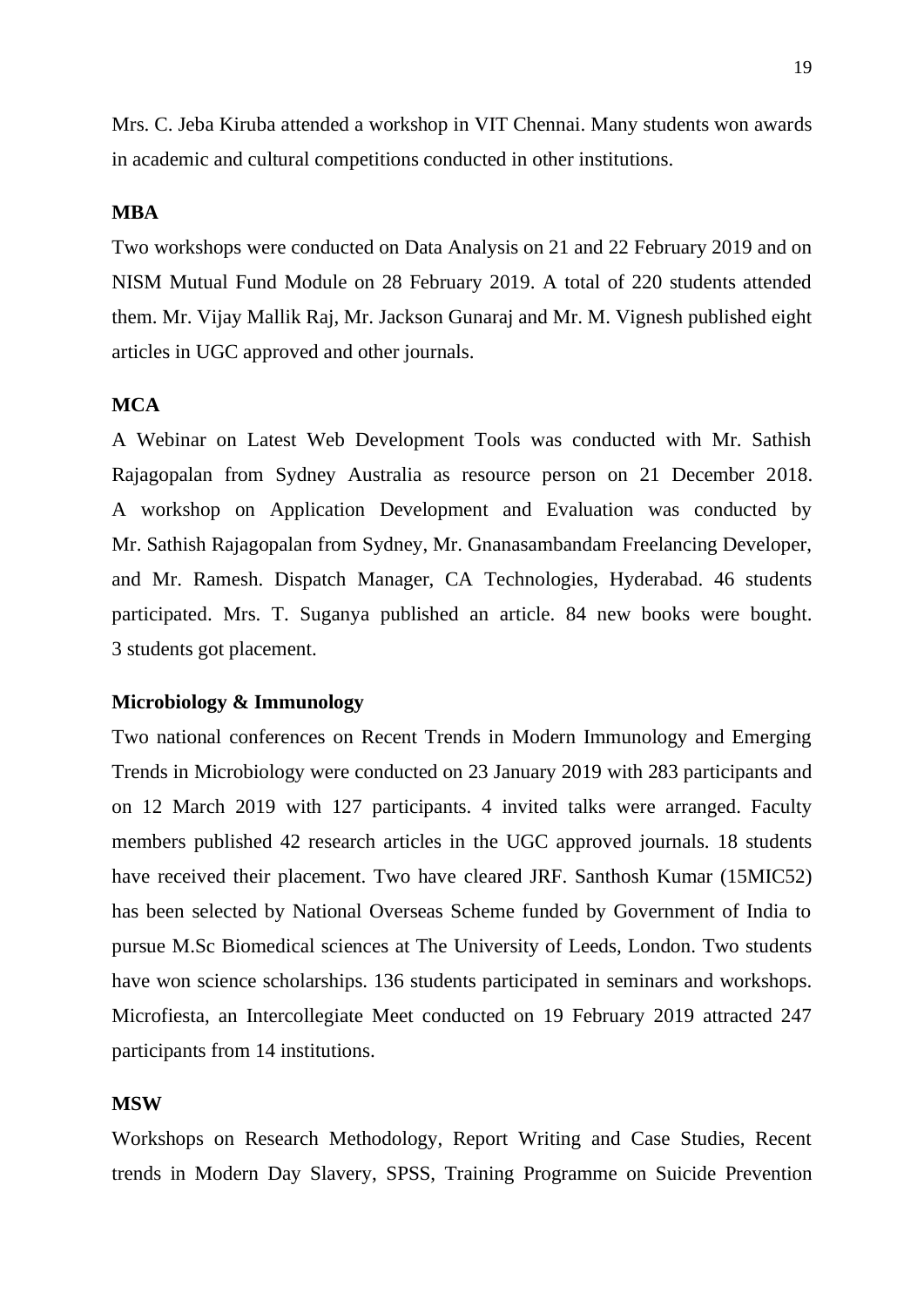were conducted this year. 454 students and employees from NGOs benefited. Students visited MS Chellamuthu Research Foundation for their Internship, Student research work, Collaborative Research Work. 18 out 27 outgoing students have received placement. One student has cleared NET. Dr. T. Augustus Julian Lazmey, Mrs. Sunitha Evelyn Christy, Mrs R. Rohini, and Dr. M. Maria Antony Raj published 8 research articles in UGC approved journals.

# **NCC Army**

The following cadets represented Tamil Nadu, Pondicherry & Andaman Nicobar Directorate:

- 1. Cdt. M.Prabhakaran 17ECE34) and Cdt. V.Sharuk (17TAM58) participated in All India Thal Sainik Camp 2018 in New Delhi.
- 2. Sgt. V. Aathi Deepak 16RPS01 and L/Cpl G. Bharathkumar 16 PHY 57 participated in Basic Leadership Camp 2018 in New Delhi.
- 3. Cpl. M. Akash Raj 16RPS70 participated in All India Trekking Camp 2018 Kulamaw.
- 4. Cadets P. Daniel Alex Paul 17ECO13, M. Siva 17BOT49, M. Sugumaran 17ECO53 and M. Venkatesh 17CHE58 participated in Army Attachment Camp -2018 in Secundrabad.
- 5. CSM. K. Magarajothi 16ZOO21 and Cpl. M. Palpandi 16ECO36 participated in National Integration Camp 2018 in Indore.
- 6. Sgt. V. Aathi Deepak 16RPS01 participated in All India Advance Leadership Camp 2019 in Bangalore.
- 7. 21 cadets attended B Certificate Attended exam and 11 cadets Attended C Certificate exam.

### **NCC Navy**

This year three of our cadets have participated in the Republic Day camp held at Delhi representing Tamil Nadu Directorate and have won laurels.

- 1. R. Lokeswar 17PHY37 won one Gold, one Bronze in Ship modeling
- 2. D. Augustin Jeba Kumar 17COM11 participated in Rajpath
- 3. M. Vatsan 17PHY68 participated in CM rally, Chennai

Dr. S. Israel, Associate NCC Officer, NCC Navy of our college has been promoted to the rank of Lieutenant Commander with effective from September 2018.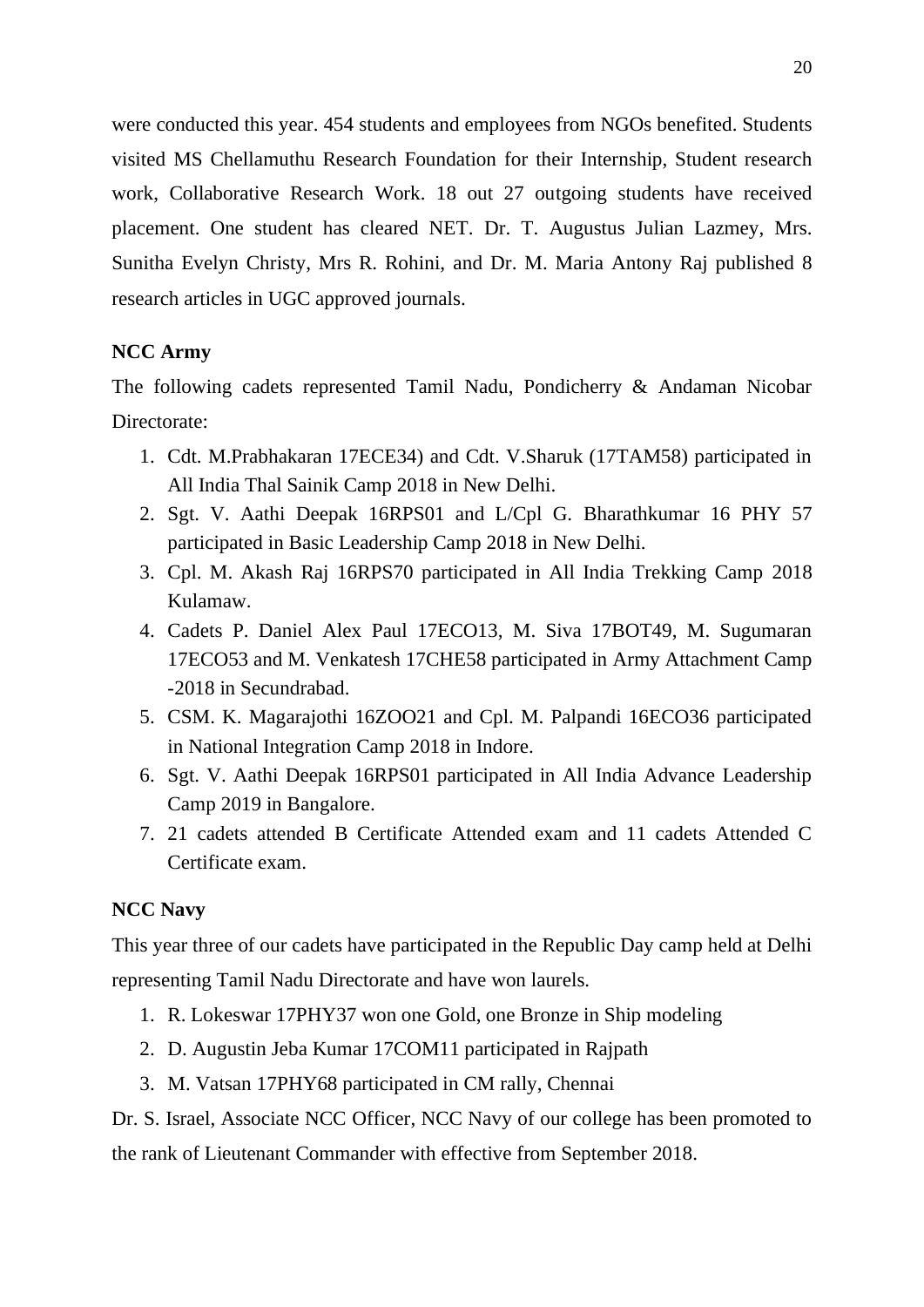### **NSS**

The American College has 9 units and **1737** student volunteers. It has offered more than **485** programmes to our volunteers. NSS volunteers have shown keen interest in participating in various programmes. Dr. M.A.Shahul Hameed, Assistant Professor, Department of RPS, has been appointed as Programme Officer for Unit 5. Five blood donation camps were organized and a maximum of **555** units of blood was collected in a single camp. Programme Officers attend a number of workshops, national integration camps, and training.

#### **Physics**

Dr. D. Rachel Malini has cleared TNSET-2018. Dr. S. Stephen Rajkumar Inbanathan, Asst.Prof, received two projects sanctioned by UGC-CSR-Indore. Assistant Professors Mrs. C. Anzline, Mrs. M. Beaula Ruby Kamalam and Mr. L. Bruno Chandrasekar published 7 research articles in international journals and presented 7 papers in conferences. Ph.D scholar N. Marimuthu presented his research paper in Russia with full funding and another Ph.D scholar Umesh has been awarded JRF.

### **Psychology**

Department of Psychology is one of the youngest in the college. Still, its faculty members Dr. Suresh Kumar Murugesan and Ms. Jerline Priyadharshini have published 4 articles in UGC approved journals. In addition to them, Ms. R. Kayalvizhi published three articles in other journals. It organized a workshop on Creating Awareness on Mental Health on 13 December 2018. It organized special talks and awareness programmes on suicide prevention and higher educational opportunities in New Zealand to its students. 42 new books were added to the library. Many students participated in competitions conducted across the state.

#### **RPS**

Rev. Dr. Arul Arasu Israel, Dr. P. Arulappan, Dr. P. M. Anurama, Dr. M. A. Shahul, Dr. Lourdu Raj, Mr. W. Prince Earnest and Dr. Krishna Jyoti attended conferences, presented research papers and published articles in international journals.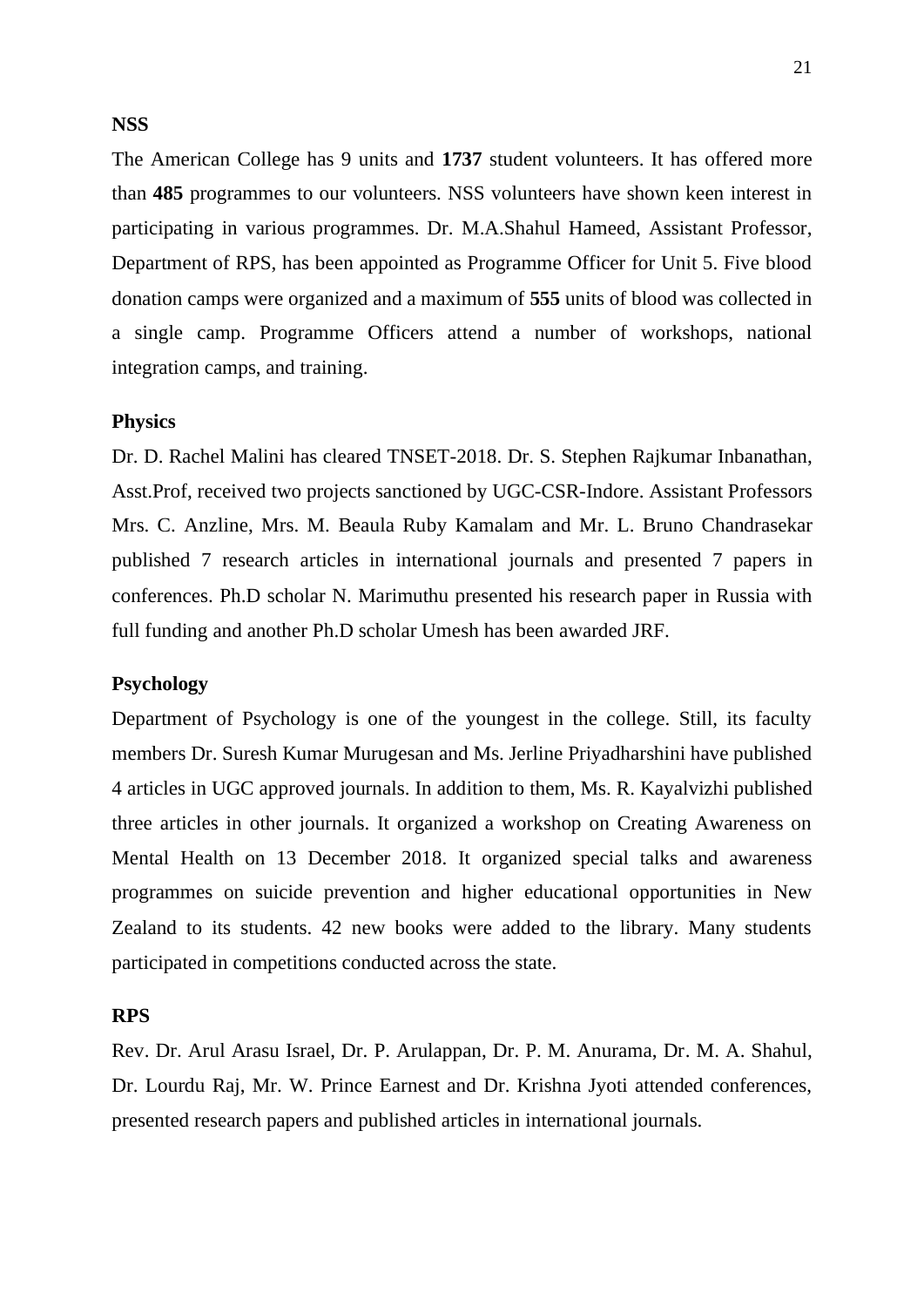#### **SCILET**

- 1. Study Centre for Indian Literature in English and Translation published its poetry journal *Kavya Bharati-30* in December 2018.
- 2. The annual creative writing workshop was organized with the noted novelist Cyrus Mistry. The best participants of the workshop, S. Jemima Rubavathy, P. Swathilakshmi, S.T. Vignesh and M. Harika were awarded the Mahema Devadoss Prize in March 2019. The 25<sup>th</sup> volume of *Kavithalaya* was brought out.
- 3. On 18 September 2018, the Paul Linder Love Endowment lecture on "The Mind of India" was organized. It was delivered by Mr. Gopalkrishna Gandhi (Former Governor of West Bengal and a prolific writer) in the Main Hall. About 600 students and faculty members from different colleges participated in the programme.
- 4. On 15 December 2018, SCILET in association with Srishti, Madurai, arranged a special lecture by Dr. Bracha Ettinger (Chair and Professor of Psychoanalysis and Art, The European Graduate School, Switzerland) and it was attended by about 300 students and faculty members.
- 5. On 14 and 15 February 2019, a Translation Workshop was organized and it was led by Mini Krishnan, Editor and Translator, Oxford University Press. Thirtyfour students from the Postgraduate English Department participated in the workshop.

### **Service-Learning Program**

Under SLP, the college offers four Part V courses. They are School Extension Programme, Village Ecology, Child Support Work in Orphanages, and Vaigai Ecology.

- 1. Students of School Extension Programme visited 15 schools. On learning their needs, students donated a small sum for the purchase of chairs for primary school children. 119 chairs were also distributed to two city schools located in slums.
- 2. An Orientation Programme on Innovative Technologies for Smart Villages was organized for the students of Village Ecology on 15 February 2019. Ambassador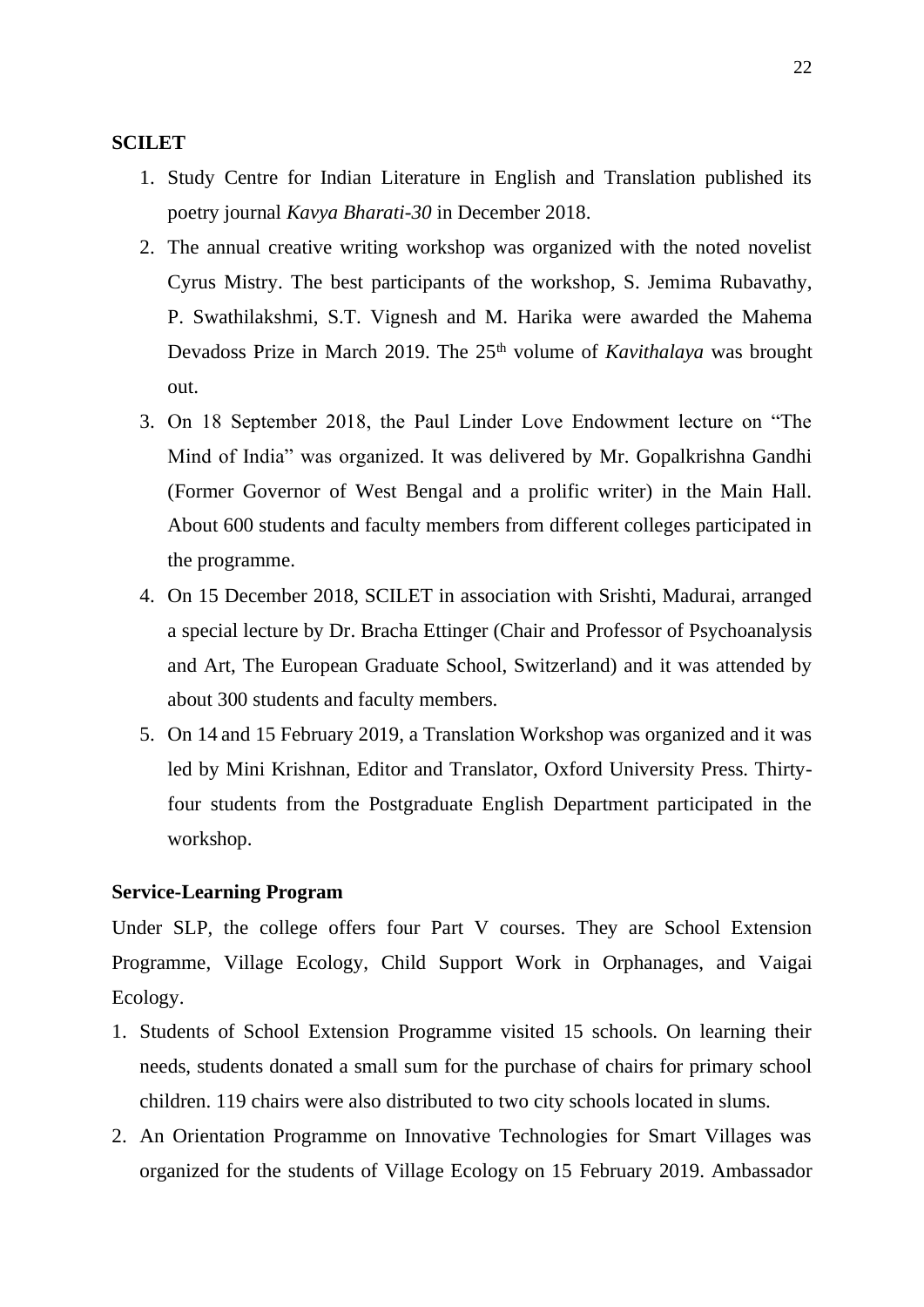V. Ashok, IFS (Rted), Senior Advisor, University of California, Berekely, USA highlighted with the recent technologies for smart villages.

- 3. Students of Child Support Work in Orphanages visited seven old age homes and donated 1540 books.
- 4. Students of Vaigai Ecology organized a Vaigai Cleaning Programme was organised and 220 students were actively participated in the cleaning campaign on 20 December 2018.

#### **Student Services Committee (SSC)**

SCC's motto is "Serve College to serve yourself."

- 1. SSC sent students to participate in seven state level cultural competitions and they won overall championships in three and runners-up in two.
- 2. Organized Voters Awareness Program for the college students on the National Voters Day
- 3. It raised Fund collection of Rs.1.3 lacs towards medical treatment for our college student.
- 4. SSC's contribution in Admission Duty & Orientation programs of our College during the academic year is exemplary.

### **Tamil**

Tamil is a research department. Dr. R. Prabhakar Vedamanickam, Dr. A. BoomiSelvam, Dr. N. Govindarajan, Dr. J. Prince, Dr. S. Balakrishnan, and Dr. Aribabu are the recognized research supervisors at Madurai Kamaraj University and 13 PhD scholars are currently pursuing their doctoral programmes. 4 scholars successfully defended their theses in public viva. Dr. A. Boomi Selvam has received Rs.7,16,100 for a project on Preparing a Dictionary of Slang and Colloquial terms of Madurai. 350 books were bought for the library. 9 students have moved to higher education and three have cleared NET, SET, and JRF.

### **Visual Communication**

In collaboration with ''HIPHOP TAMIZHA AATHI'' the department launched a Music Documentary 'MANAVAN' on 15 August 2018. It organized 12 workshops on various subjects like Photography, Videography, Animation, Script Writing,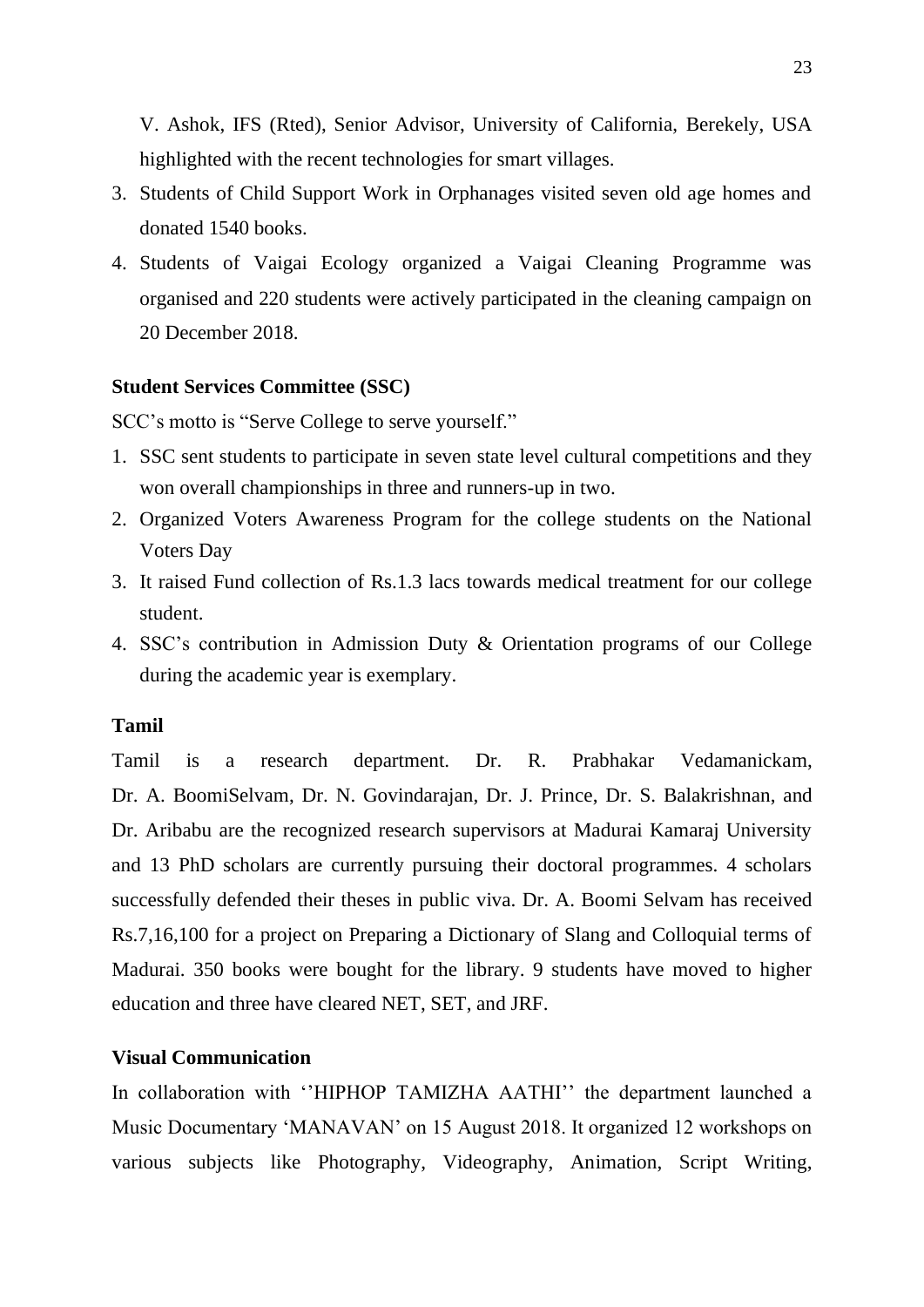Personality Development, and Sound Recording. Dr. T. Shylaja, Head received Rs.1,50,000 for a Minor Project. Dr. T. Shylaja and Ms. Shanmuga Mohana published 12 research articles.

Students visited Puthia Thalaimurai TV, Vijay Production House, Sun TV, and News 18 for hands-on experience. Though books in this field are expensive, the department bought 40 books this year. 16 students have been placed. 15 students participated in culturals and film festival.

#### **Zoology**

Department being a research department has 9 PhD holders and 7 of them are recognized guides. It organized three workshops and 109 students benefited. It organized 4 national conferences and 510 delegates participated in them. Dr. A. Joseph Thatheyus, Dr. T. Angeline, and Dr. H. Raghuram published three articles in UGC approved journals. Dr. A. Joseph Thatheyus, Dr. E. Joy Sharmila, Mr. M. Rajesh, Dr. Sivaruban Thambiratnam, and Mrs. B. Jenita Sathyapriya published 22 research articles in peer reviewed journals. Five of its students have registered for PhD. 30 students have brought laurels to the department in academic and cultural events. PG Diamond Jubilee Celebrations was inaugurated and 150 old students participated.

#### **Hostel Day**

Hostel Day was celebrated on Friday 29 March 2019. Ms. I. Lydia Indra Priyadharsini, Manager-Adv & Sales, Vikadan Media Services was the guest of honour.

#### **Women's Day Celebrations**

As in the past, women faculty members and women students celebrated the Women's Day on 8 March 2019. Ms. Narmadha Devi, Deputy Collector was the guest of honour.

#### **Department Functions**

A majority of academic departments conducted intercollegiate cultural competitions under their brand names. They attracted huge participation from colleges across the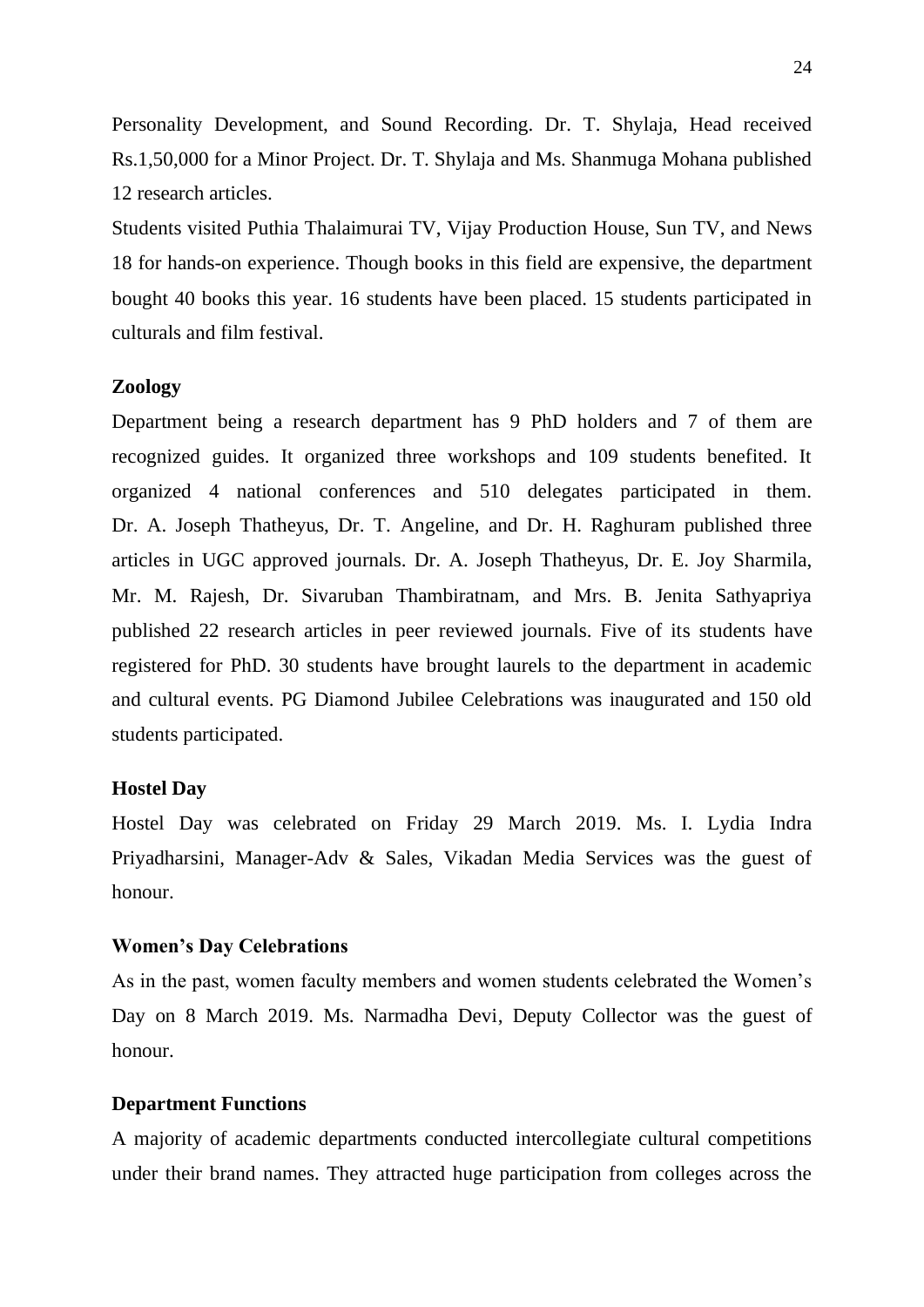state. Friends, the American College is the first college to conceptualize and organized department level culturals from the early 1980s.

Some of them are

Kurunji of Tamil Pegasus of English Commas of Commerce Tycoons of Business Administration Chem Glaze of Chemistry Phobos of Physics Axiomatica of Maths Biochemica of Biochemitry OIKOS of Economics Gen5 of IT Conscientia of Psychology Zoofest of Zoology BYTES of Computer Science Fit Fest of Food Science Panoramia of VisCom

# **Marriage**

The following faculty members fell to the Cupid's arrows:

- 1. Mr. R. Moses Abiseka Doss of VisCom
- 2. Mr. M. Yesuraja of Economics
- 3. Mr. Raman of Commerce
- 4. Mr. R. Sundareswaran of Commerce

On behalf of every one of you, I wish them a long happy married life!

# **Retirements**

After a distinguished service for three decades plus, the following faculty members are retiring from service:

- 1. Mr. N. Elango of English
- 2. Dr. Anburaj Daniel Barnabas of Botany
- 3. Dr. K. Navaneethakannan of Zoology\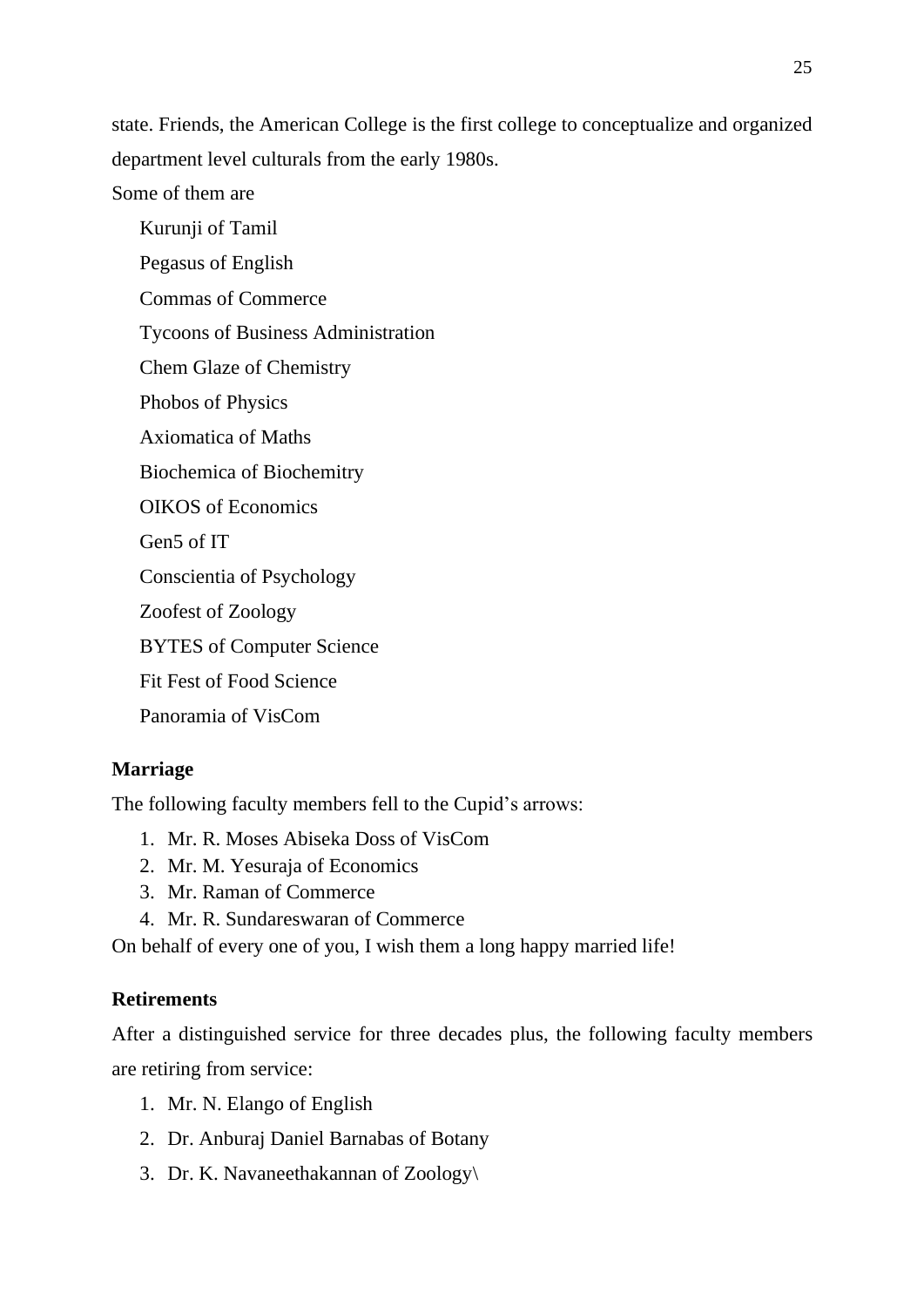The following non-teaching staff are also retiring after a committed, meritorious service to the college:

- 1. Mr. A. Samuel Raj, Office Superintendent
- 2. Mr. Chelliah, Zoology Lab Assistant

I wish them a long happy, contented, peaceful, and active life!

# **Deaths**

Though we start every academic year with a prayer that there should not be any premature death, it is inevitable that we do face untimely deaths. This year is no exception. Perhaps, God's ways are always so mysterious that we are unable to understand His ways. With a heavy heart, I am sad to share with you on this occasion the demise of the following members:

- 1. Prof. S. Ramamoorthy, Former Head of English department
- 2. Mr. Mazeethkhan, former Lab assistant in Zoology department
- 3. Mr. Mohamed Shakeel (17BBA136)

May their souls rest in peace and may the Lord console the bereaved families!